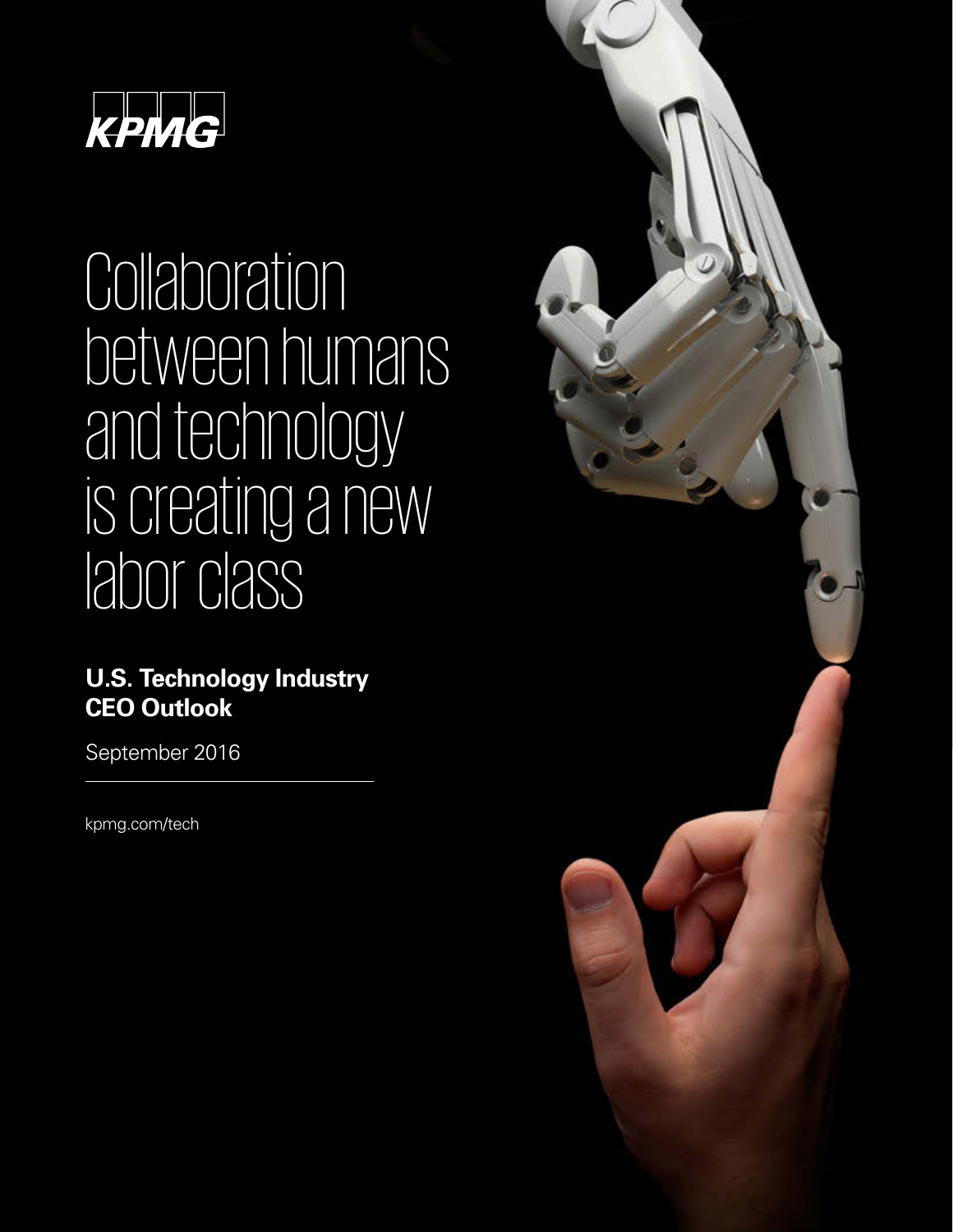# Contents

### **1 Foreword**

#### **2 Highlights**

#### **4 Tech industry CEO insights**

- 5 Strategic priorities
- $\overline{8}$ Innovation acumen
- 10 Talent and digital labor investments
- 13 Risk concerns and other issues
- 16 Confidence and future growth
- **20 Conclusion**
- **23 How KPMG can help**
- **26 Demographics and methodology**
- **27 About KPMG**
- **28 Authors and contributors**
- **29 29 Related insights**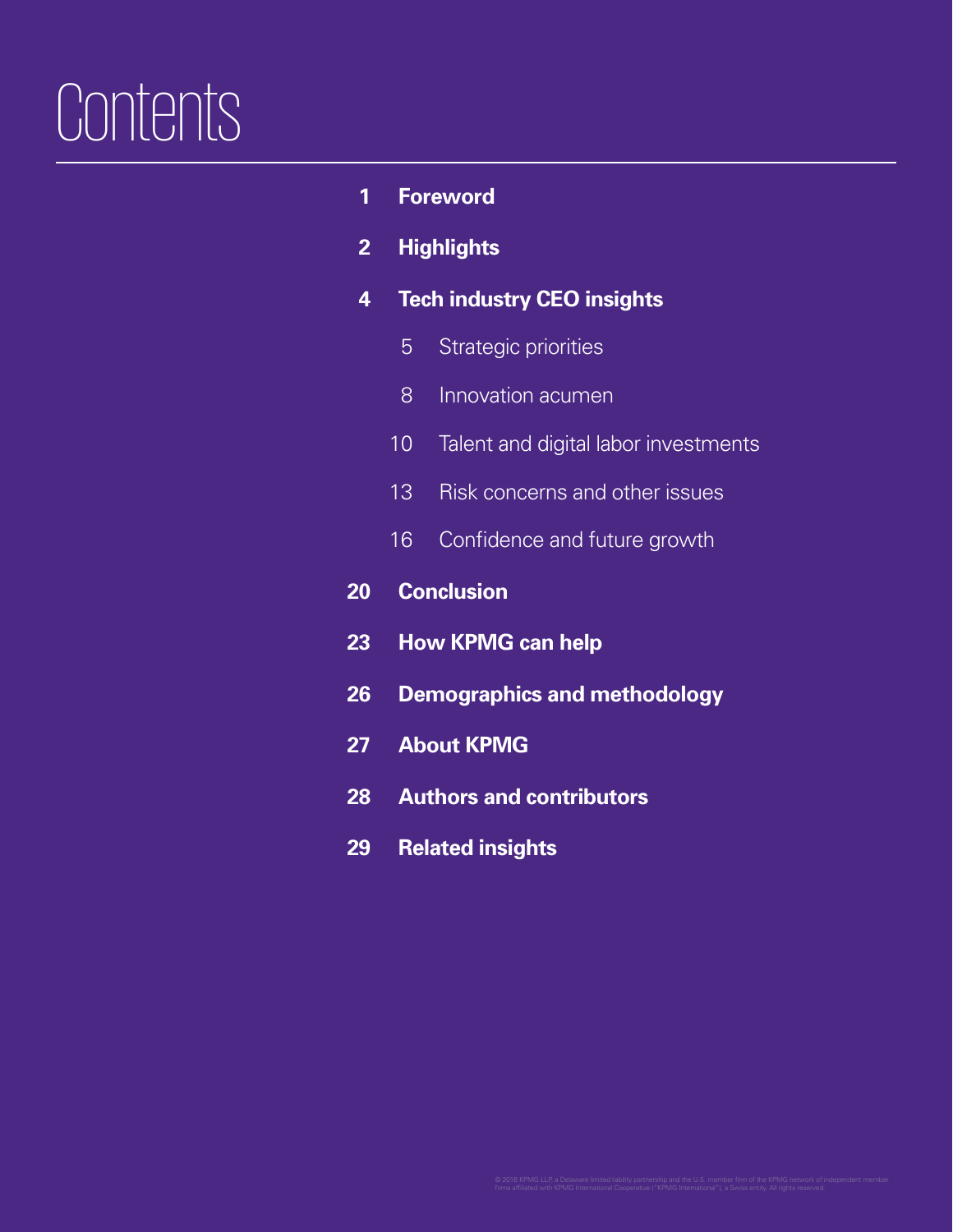# Foreword

**The Technology Industry Outlook reflects perspectives from 138 CEOs in the United States about strategic priorities, revenue growth, economic expectations, investments, risk concerns and other industry trends.** 

Innovation and the adoption of disruptive technologies remain foundational for U.S. tech industry CEOs, both in bringing new products and services to market and in implementing their company's strategic initiatives.

Their top strategic priorities include the digitization of their business, increased customer focus, implementation of disruptive technologies and talent development – all while minimizing cybersecurity risk.

We also found tech industry CEOs are investing heavily in talent development, workforce automation and machine learning. The majority of CEOs plan to increase their human workforce at least 6 percent over the next three years while adding automation and machine learning to create a new class of digital labor. The way we work will be transformed, changing the nature of most jobs.

Improving product and service offerings is a top imperative guiding the CEO agenda. This constant drive for improvement is followed closely by enhancing interactions with customers — a commitment driving more tech CEOs to devote significant investment and resources in customer acquisition and retention.

Disruptive technologies and new business models are constantly triggering the reevaluation of business value. Tech industry CEOs understand that to capitalize on the benefits of emerging technologies they need to lead a disciplined strategy across functions to identify new revenue streams, manage risk and increase execution agility to gain market share.

As the technology industry landscape evolves, so do their expectations about geographic and market opportunities. Tech industry CEOs remain optimistic about revenue opportunities for their companies in the next three years.

We hope you find the publication insightful, and we welcome feedback about the findings or suggestions for next year's survey.

Gary

**Gary Matuszak**  Global and U.S. Chair, Technology, Media and Telecommunications, KPMG

**Richard Hanley**  Global and U.S. Advisory Sector Leader, Technology, KPMG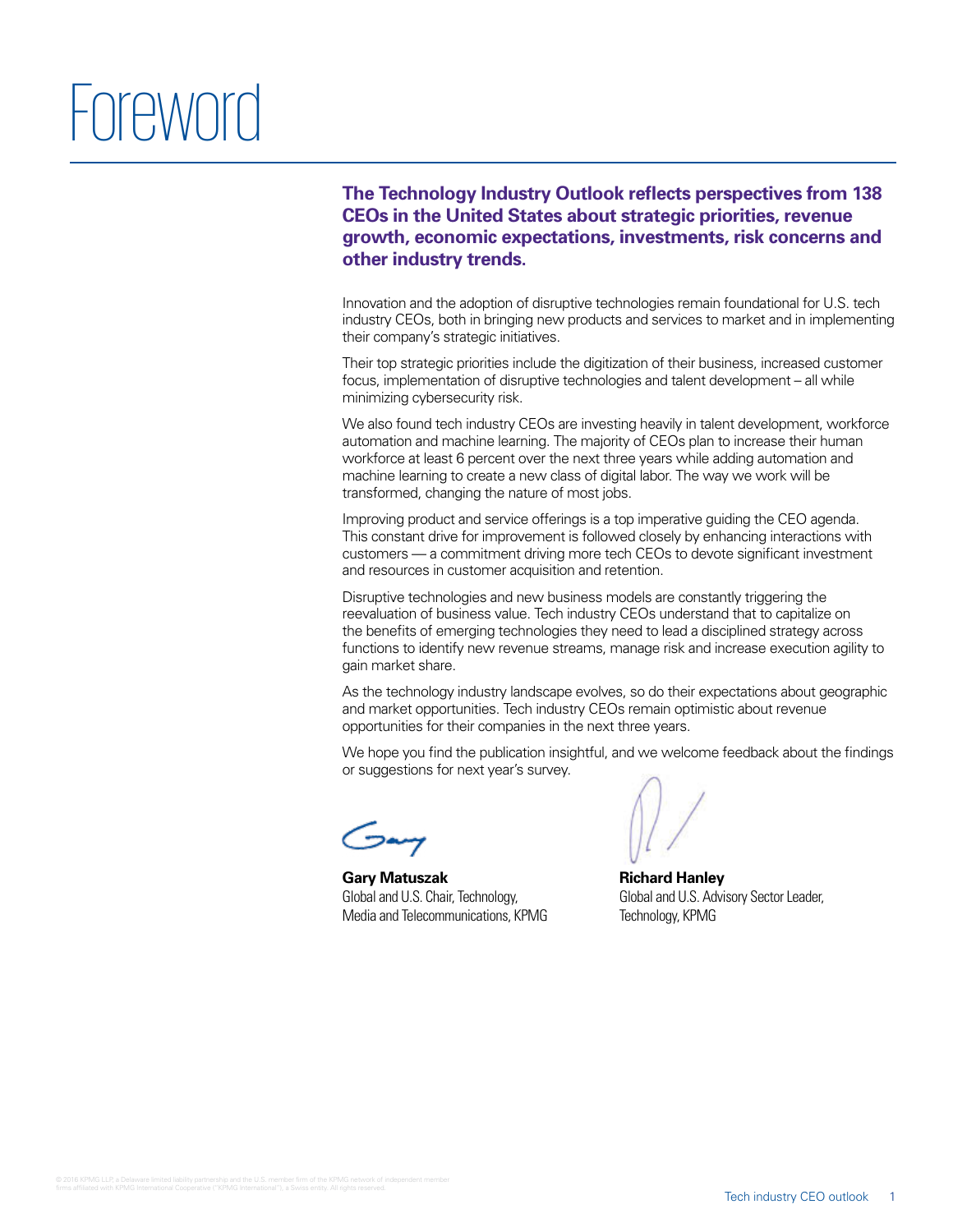# **Highlights**



### **Strategic priorities**

U.S. tech industry CEOs identify digitization of their business, stronger client focus, implementation of disruptive technologies, minimizing cybersecurity risk, and talent development as their top strategic priorities.



#### **Innovation acumen**

Tech CEOs know market leadership depends not only on innovation, but also on a company's ability to monetize their investment in emerging technologies. Seventy percent of the U.S. tech CEOs describe their approach to innovation as strategic or accelerated, and 80 percent say they use disruptive technologies to improve products and services.

#### **Talent and digital labor investments**

Tech CEOs plan to increase digital and human labor investments as their coexistence can enhance human skills and expertise. About three-fourths of U.S. tech industry CEOs believe automation and machine learning are likely to replace at least 5 percent of their sales, marketing, technology, and manufacturing workforce over the next three years. At the same time, more than half (55 percent) expect their company's headcount to grow at least 6 percent.



#### **Risk concerns and other issues**

Recognizing the importance of information security in protecting their companies and maintaining customer trust, about 4 out of 10 tech CEOs identify cybersecurity as the top risk, followed by regulatory and brand/reputational risk.



#### **Partnerships and collaboration**

Nearly 8 out of 10 tech CEOs see collaboration, joint ventures and partnering as a leading approach to driving shareholder value for the next three years. The fast pace of technology innovation has enabled a portfolio of emerging technologies that is transforming business models. As a result, new collaboration opportunities are emerging with competitors and new business partners.



#### **Revenue growth**

Almost 60 percent of CEOs expect 2 percent to up to 5 percent annual revenue growth for their organizations over the next three years, while 17 percent expect growth between 5 and up to 10 percent.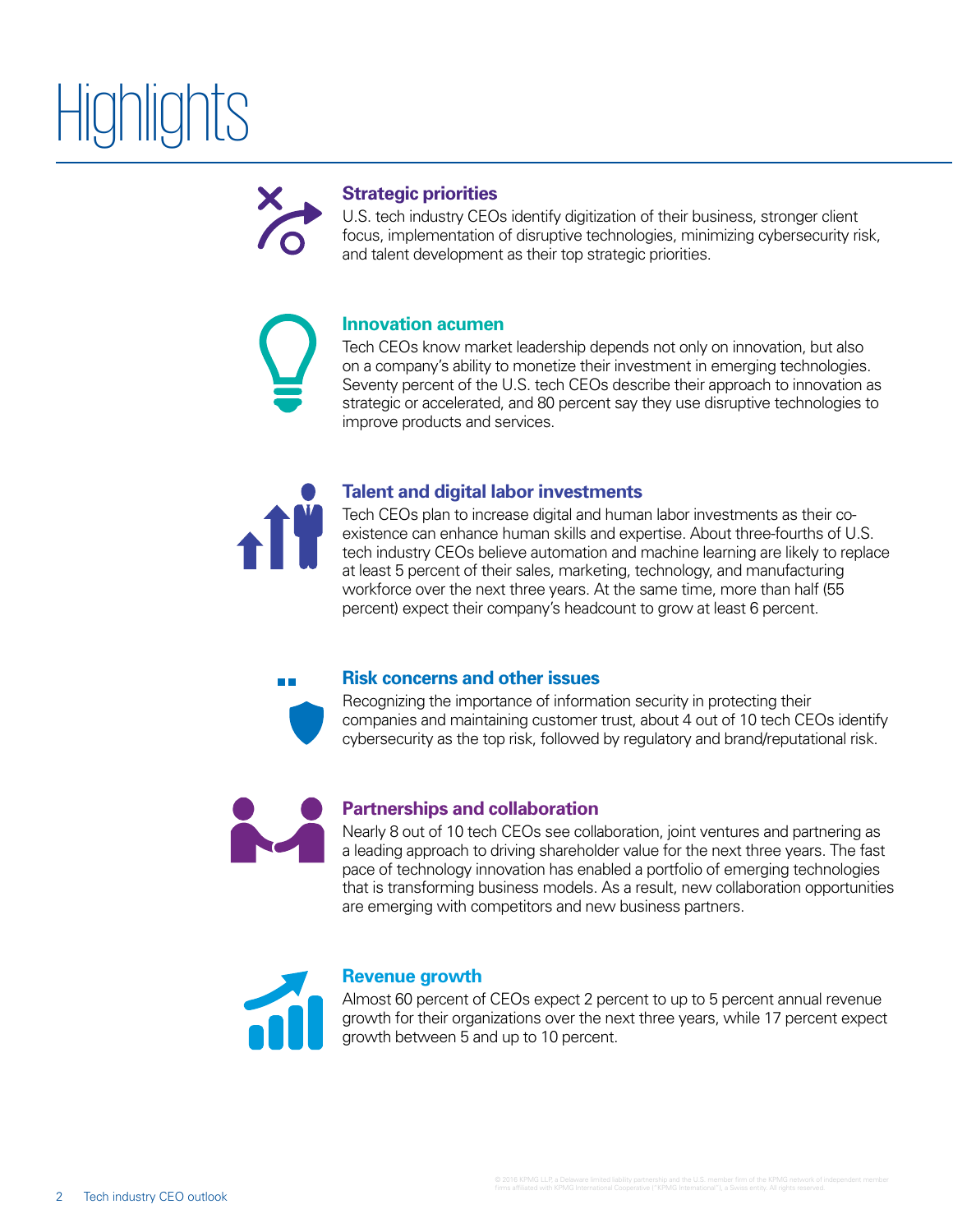*"Emerging technologies are reshaping all industries to the point that most companies will become software companies, blurring the lines between product, service and industry categories. The most successful companies will be those that can most effectively prioritize and monetize emerging technology opportunities as part of their overall company strategy and take advantage of new cross-industry collaboration and partnerships."* 

— Gary Matuszak, Global and U.S. Chair, Technology, Media and Telecommunications, KPMG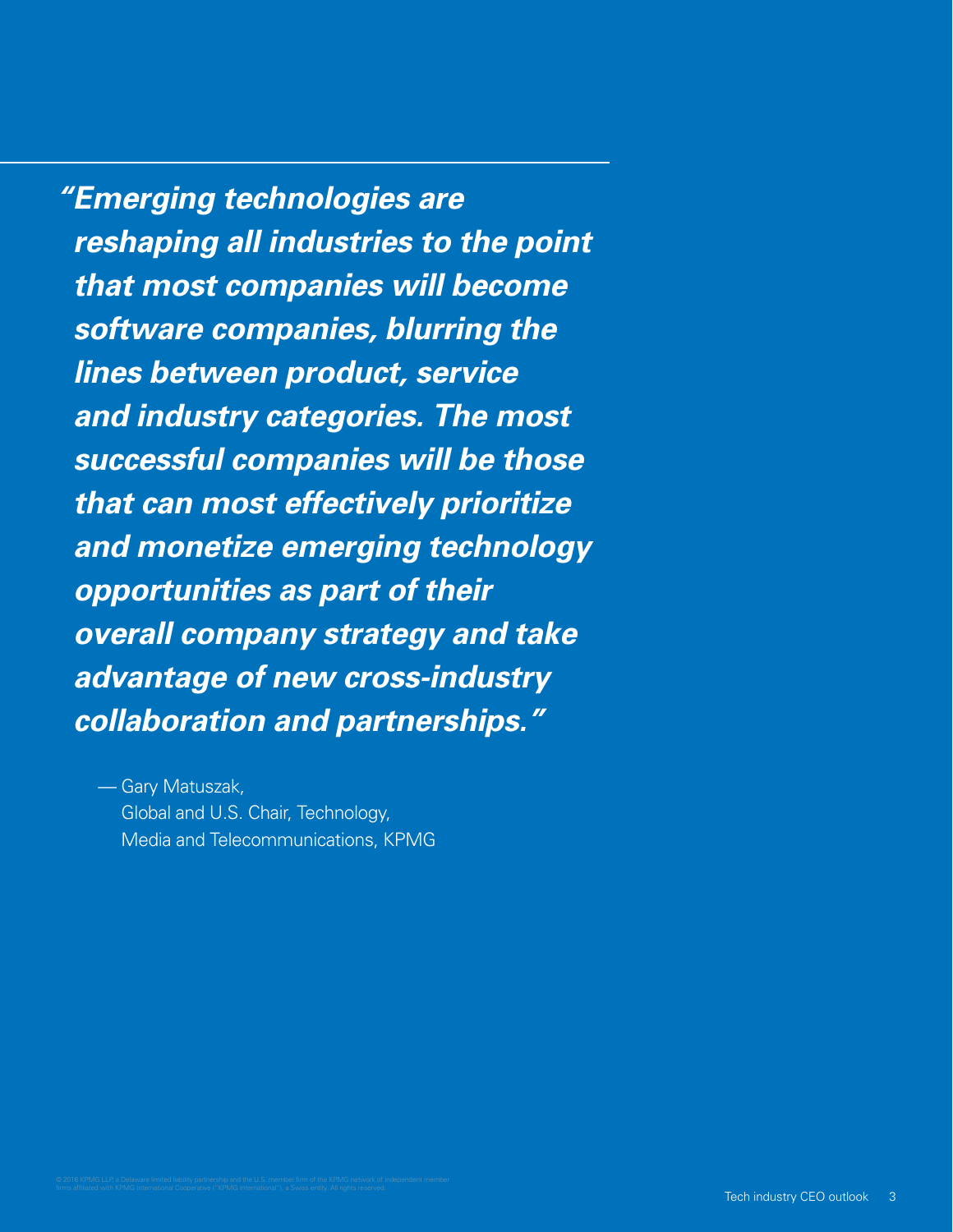# Tech industry CEO insights

*"Today's top business leaders understand that long-term success in this era of fast-paced technological change and global economic shifts requires a new way of thinking and operating. In fact, the corporate playbook is being rewritten and replaced by one that takes business agility to a level we have never seen before."* 

— Lynne Doughtie, U.S. Chairman and CEO, KPMG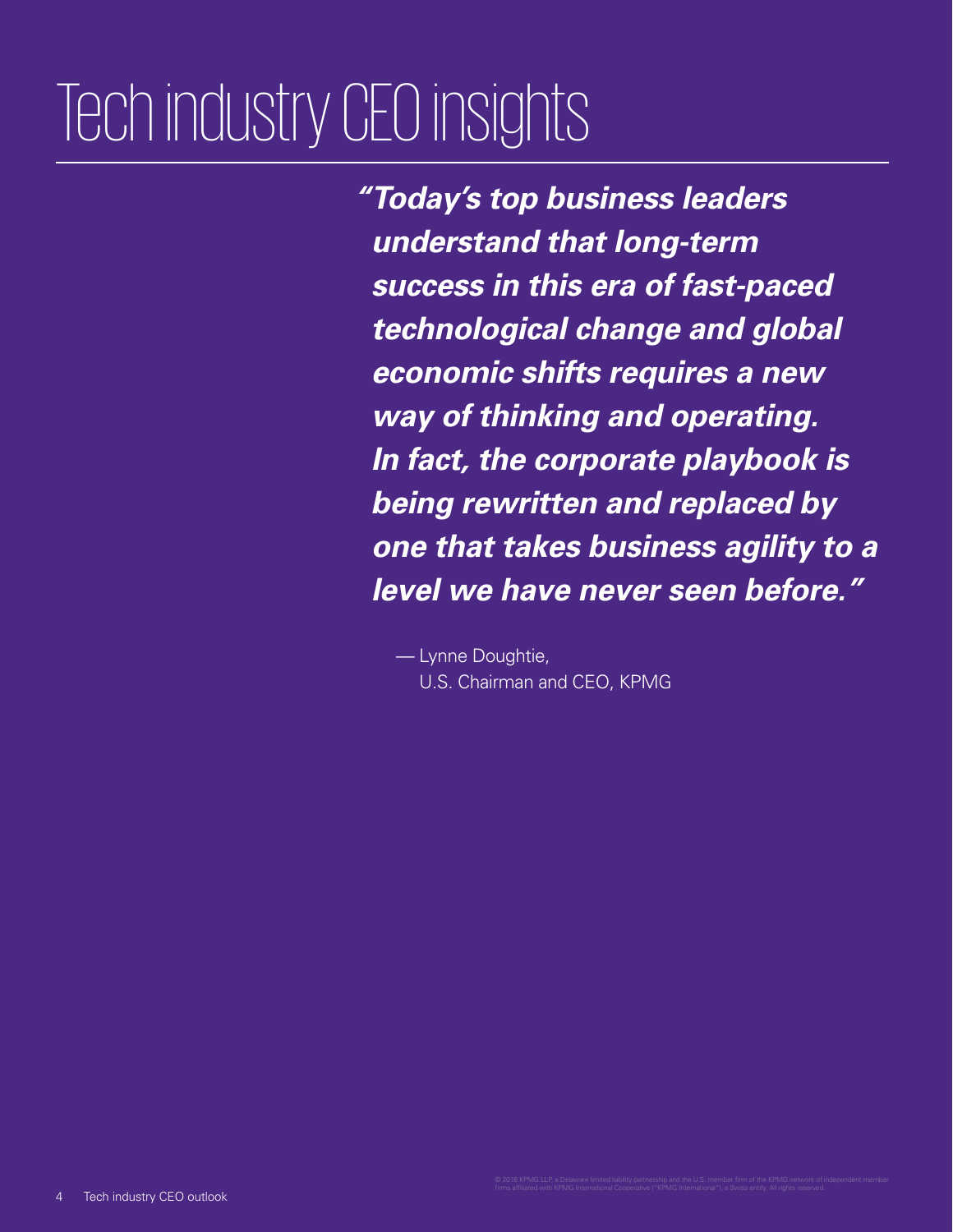## Strategic priorities

### **What are the top three strategic priorities for your organization over the next three years?**

| Digitization of your business                   | 21% |
|-------------------------------------------------|-----|
| <b>Stronger client focus</b>                    | 20% |
| Implementing disruptive technology              | 20% |
| Minimizing cybersecurity risk                   | 20% |
| Talent development/management                   | 20% |
| <b>Fostering innovation</b>                     | 18% |
| Greater speed-to-market                         | 18% |
| Geographic expansion                            | 17% |
| Diversity/inclusion                             | 15% |
| Managing our ecosystem of<br>partners/alliances | 14% |

**Tech CEOs are addressing constant change with transformation efforts aligned to their vision. The evolution of technology disruptors continues to enable tech companies to change the way we work and live, and to compete with established market leaders in a variety of industries.** 

These strategic priorities, while always important for technology companies, are more acute in an era where the pace of innovation continues to accelerate — and where companies are increasingly competing to gain and retain customers.

Tech industry CEOs understand the importance of digitizing their own business to drive operational efficiencies and to transform their organizations to capitalize on new market opportunities. Along with business digitization, true success relies on business model flexibility and agility. The ability to monitor the potential of emerging technologies and the agility to adapt to changing marketplace shifts are critical for Fortune 500 tech companies and pre-IPO start-ups.

As disruptive technologies drive the next wave of innovation, tech companies can gain new insights from their customers. A complete understanding of customer and employee behavior and motivation is essential to discovering opportunities for new or improved services and products.

Source: KPMG Tech industry CEO outlook 2016

### The Global View

**For APAC tech CEOs**, the leading strategic priority is fostering innovation (30 percent), M&A (27 percent), and improving the relevance of reporting to investors (24 percent).

The global results came from a separate survey, during the same timeframe, using the same questionnaire, conducted among "core" countries, including 32 CEOs from Europe and 33 CEOs from APAC technology companies, for details see page 25.

**In Europe, tech CEOs** cite becoming more data-driven (28 percent), articulating a vision and talent management (both at 25 percent), and improving client focus, managing brand risk and business digitization (all at 19 percent).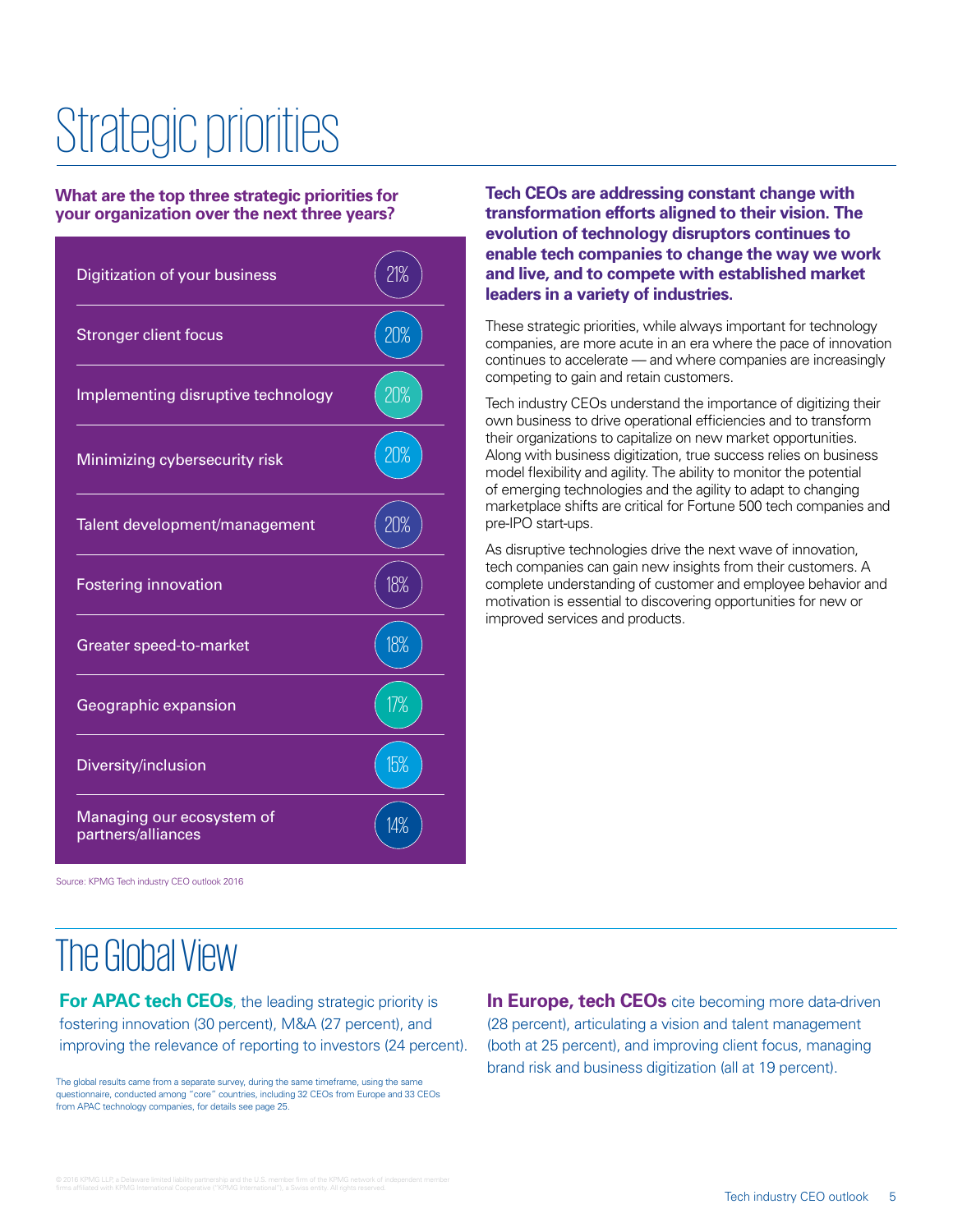### Strategic priorities (continued)

#### **How does your organization currently make use of disruptive technologies?**

| Improve our product/service<br>offerings | 80% |
|------------------------------------------|-----|
| Improve interactions with customers      | 73% |
| Improve productivity/efficiency          | 72% |
| Increase sales                           | 70% |
| Interact with partners/vendors           | 70% |
| Improve employee satisfaction            | 65% |
| Improve non-financial reporting          | 62% |

Source: KPMG Tech industry CEO outlook 2016

Technology is playing a key role in enabling companies to capitalize on new business opportunities. In an ever-competitive business environment, tech leaders are focusing on realizing the benefit of new technologies to drive faster innovation cycles and enhance customer loyalty.

The ability of the tech sector to define new business models and to develop, adopt and monetize emerging technologies has boosted industry growth. Innovation and integration of disruptive technologies helps address tech CEOs' top concern - product relevance (93 percent) - three years from now.

With customers shifting their attention continually in search of the next innovative product, tech CEOs believe improving their product/ service offerings remains the most important success factor. This constant drive for improvement is followed closely by enhancing interactions with customers, increasing efficiency, boosting sales, and collaborating more closely with supply chain partners.

*"Tech CEOs know client focus is critical to be a market leader. Companies that cannot get ahead of their customers' changing usage patterns will have a problem delivering their value proposition. The companies able to anticipate client needs and connect the dots to create new customer value and experiences are going to be the market winners and drive the best financial results."* 

– Richard Hanley, Global and U.S. Advisory Sector Leader, Technology, KPMG

### The Global View

(64 percent), better interactions with customers (61 percent), (56 percent), employee satisfaction (53 percent), and and improved products and services (58 percent) as their improved productivity (50 percent) as the most compelling primary uses of disruptive technology. benefits of disruptive tech.

**APAC tech CEOs** cite improved productivity and efficiency **CEOs in Europe** cite improved interaction with partners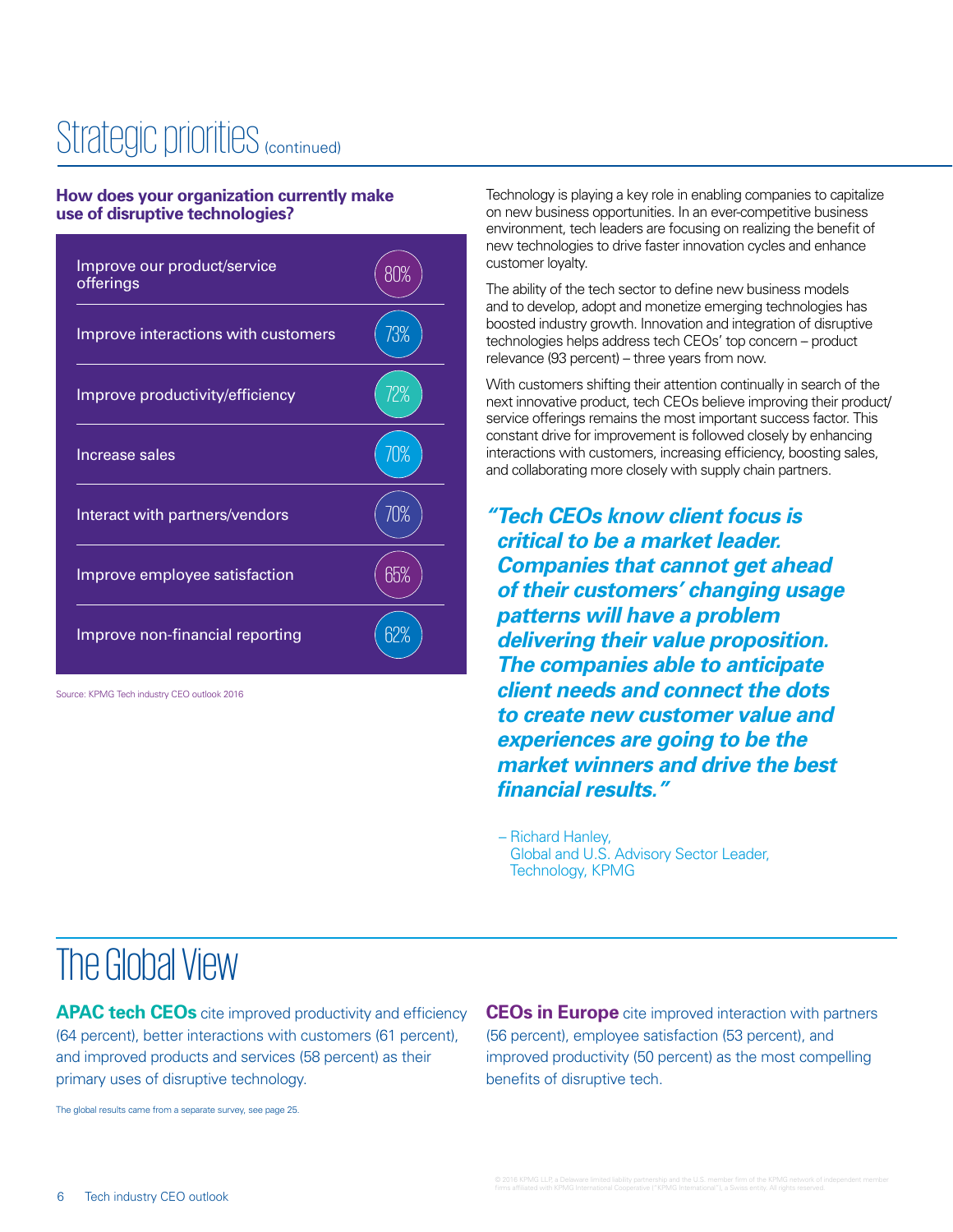

**What are the top areas you are devoting significant investment to over the next three years?** 

Source: KPMG Tech industry CEO outlook 2016

Tech CEOs list regulatory and cyber as their leading investment priorities over the next three years. New regulations and changing government policies around the world, such as increased data privacy or cybersecurity mandates, are potential barriers to tech innovation and commercialization.

Tech industry leaders recognize cybersecurity is a customer experience and revenue opportunity; not just a risk and cost that needs to be managed. They are challenging the C-suite to turn cyber preparedness into a competitive advantage and are also incorporating security at the product and service design stage.

Over the next three years, CEOs will devote significant investment and resources on the customer, focusing on new product development, increasing data analysis capabilities, cognitive computing and artificial intelligence, and taking aim at the measurement and analysis of the customer experience.

Technology CEOs have long worked to go beyond merely meeting customer needs. Success in technology markets requires anticipating customer demands and, for truly innovative products and services, creating that demand.

The product development cycle has shortened significantly for companies of all sizes. If a company develops a point of advantage, the shelf life of that differentiation is much shorter than it was even three years ago. Investments in business model transformation can increase productivity and efficiencies as disruptive technologies enable companies to design, prototype, operate, manufacture and deliver almost anywhere.

### The Global View

APAC and Europe tech CEOs diverge slightly about strategic investments.

**APAC tech CEOs** list new product development and Internet of Things (both at 33 percent), as well as cognitive computing/artificial intelligence and geographic expansion within their home country (both at 27 percent).

**Tech CEOs in Europe** identify Internet of Things (31) percent), cognitive computing/artificial intelligence and measurement/analysis of customer experience (both at 28 percent), and M&A (25 percent).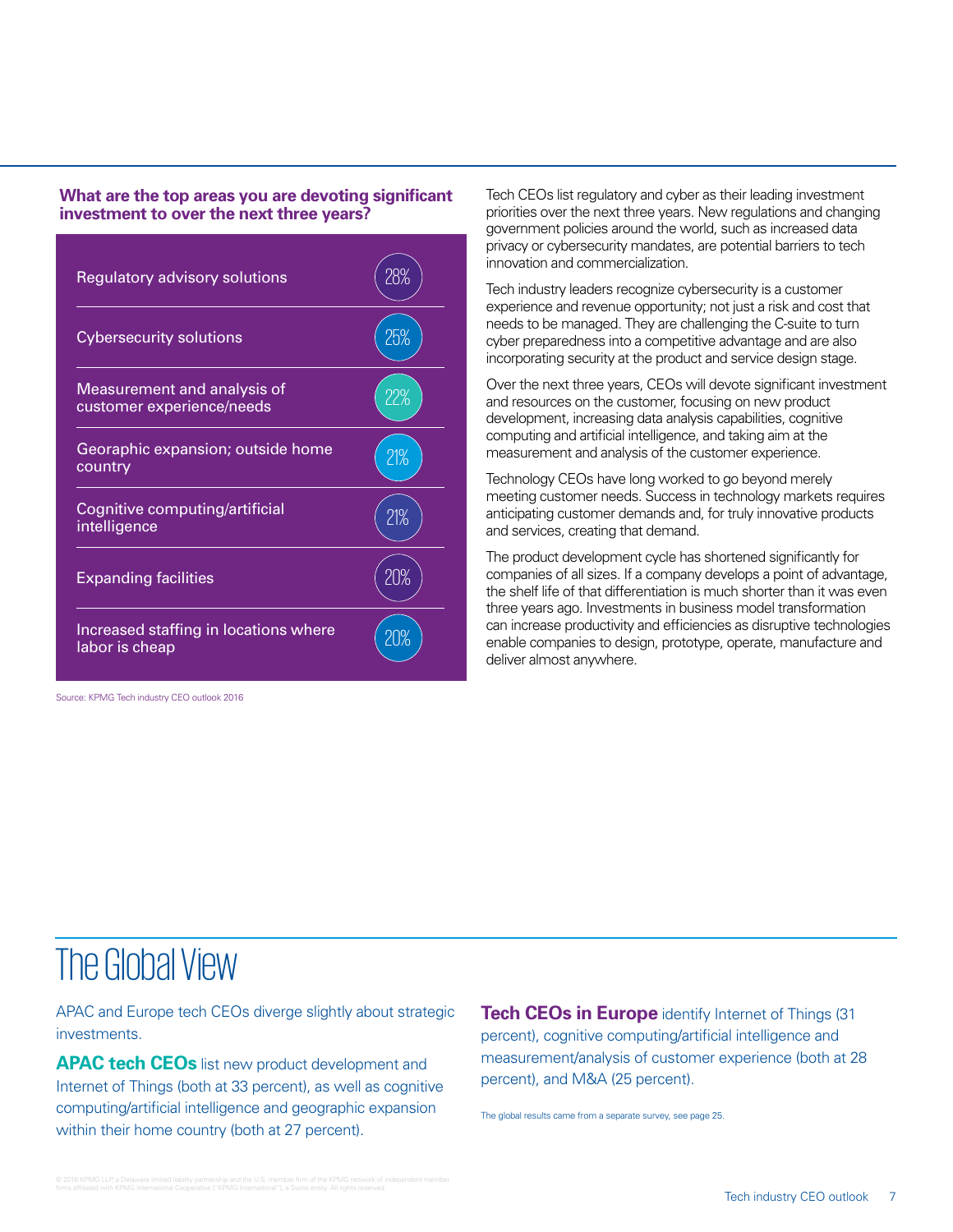## Innovation acumen

**Innovation and the adoption of disruptive technologies remain foundational for U.S. technology CEOs, both in bringing new products and services to market and in implementing strategic initiatives to achieve market leadership.** 

#### **How important are the following aspects in your organization's ability to drive innovation?**

| <b>Level of importance</b>                                                                     | <b>Mean</b> |  |
|------------------------------------------------------------------------------------------------|-------------|--|
| Fostering a culture of innovation                                                              | 4.5         |  |
| Ability to secure investment/<br>resourcing to support innovation                              | 4.4         |  |
| Having a formal process to progress<br>ideas to commercialization/<br>implementation           | 4.4         |  |
| Specifically including innovation in<br>business strategy with clear targets<br>and objectives | 4.4         |  |
| Connecting in a beneficial way with<br>start-ups                                               | 4.4         |  |
| Management's innovation acumen                                                                 | 4.4         |  |
| Creating an environment that<br>encourages risk taking                                         | 44          |  |
| Rating scale $1 = Not$ Important and $5 = Very$ Important                                      |             |  |
|                                                                                                |             |  |

Given the importance of innovation in the tech industry, it's not surprising that fostering a culture of innovation is cited as one of the leading factors driving market success.

U.S. tech CEOs view change as a continuous process and recognize the latest innovation or disruption requires vision and focus to separate good ideas from bad (or merely average). They also understand the importance of building and maintaining a company culture where lessons learned from failure and perseverance are rewarded.

This innovation-first culture must be supported with:

- Formal processes to develop innovation and commercialize the most promising ideas
- Alignment with business strategy
- Effective management
- Investment resources to support innovation initiatives

Source: KPMG Tech industry CEO outlook 2016

### The Global View

**Among APAC and Europe CEOs**, fostering a culture **APAC....................Mean 4.2**  of innovation is also rated as a top factor in their company's **Europe.................Mean 4.4** ability to drive innovation: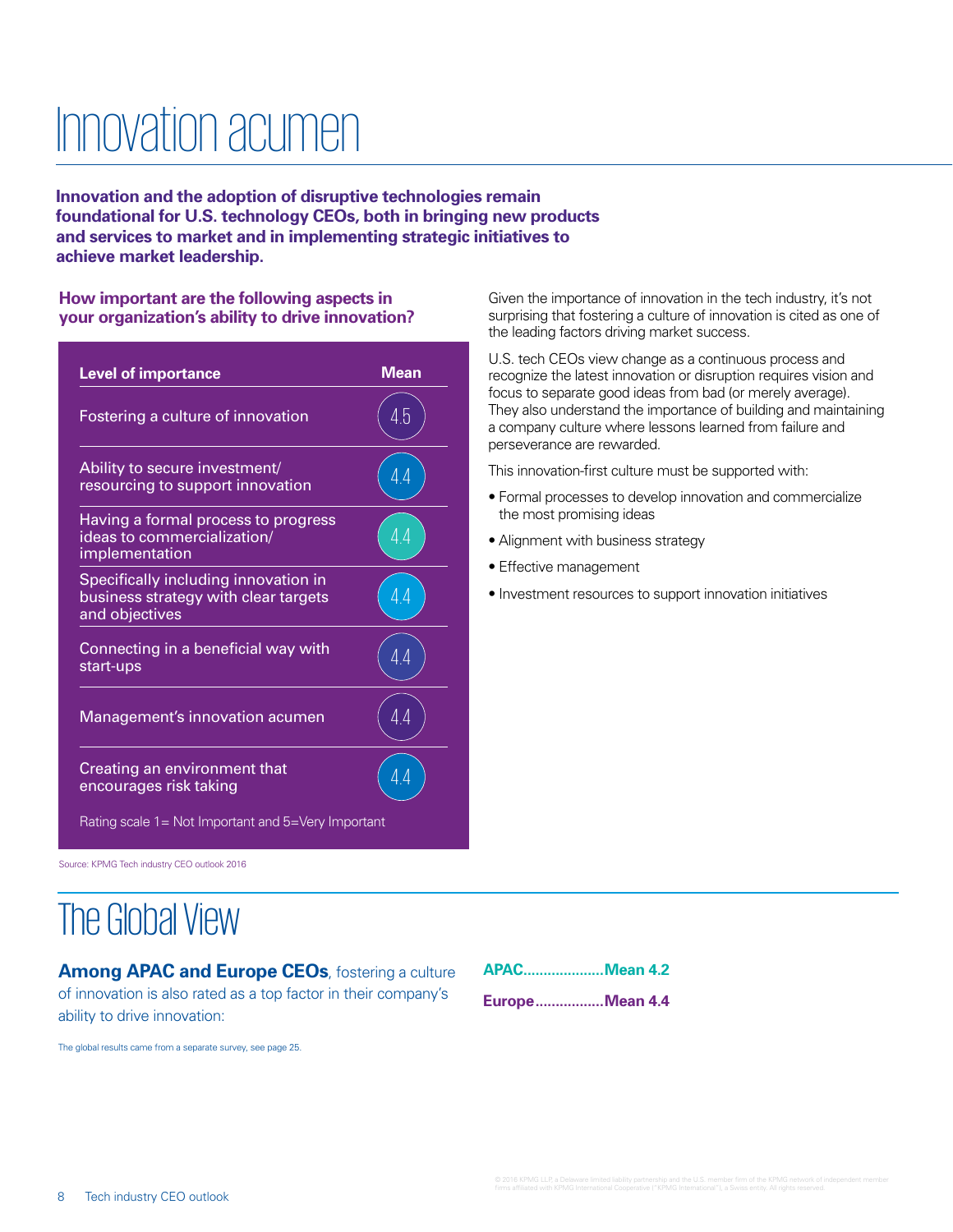



Source: KPMG Tech industry CEO outlook 2016

Only 22 percent of tech CEOs say their organizations' approach to innovation is strategic; embedded in everything (relentless and continual), with strategic innovation objectives, a defined approach, resources, leadership and innovation efforts that are optimized based on measures with internal and external feedback.

Tech Industry CEO's understand the importance of establishing and maintaining a culture that encourages, rewards and embraces change and innovation. However, it is clear from the responses, that even the most innovative companies find that continuously driving a 'strategic approach' to innovation is challenging. While technology disruption has been a constant in the tech industry, the difference today is speed. A new idea can gain traction and be into its third or fourth iteration in the time it used to take to go through its first cycle. A new product can reach the market quickly, but can also be displaced with startling speed if a competitor commercializes a more innovative, attractive, or cost-effective alternative. As companies grow, they lose the agility to innovate and ability to change; the reward systems become more constrained to factor the risks and benefits associated with disruptive ideas.

The next wave of companies that want to be at the top of the food chain are also elevating their innovation strategy to develop products that have integrated hardware, software, data and some sort of services model. What used to be four or five different technology companies may converge into one company. Many of these companies will drive innovation by using software algorithms, machine learning, data, web, mobile and some hardware elements.

Tech industry innovation leadership is changing at a faster pace. As a result, many of today's technology industry leaders will be displaced by new players developing next-generation breakthroughs that can enhance economic value.

### The Global View

**Among APAC tech CEOs**, 52 percent describe the state **European tech CEOs** choose accelerated most often, of their organizations' approach to innovation as foundational, at 38 percent, followed by foundational (25 percent) and followed by accelerated (24 percent) and strategic (18 strategic (22 percent). percent).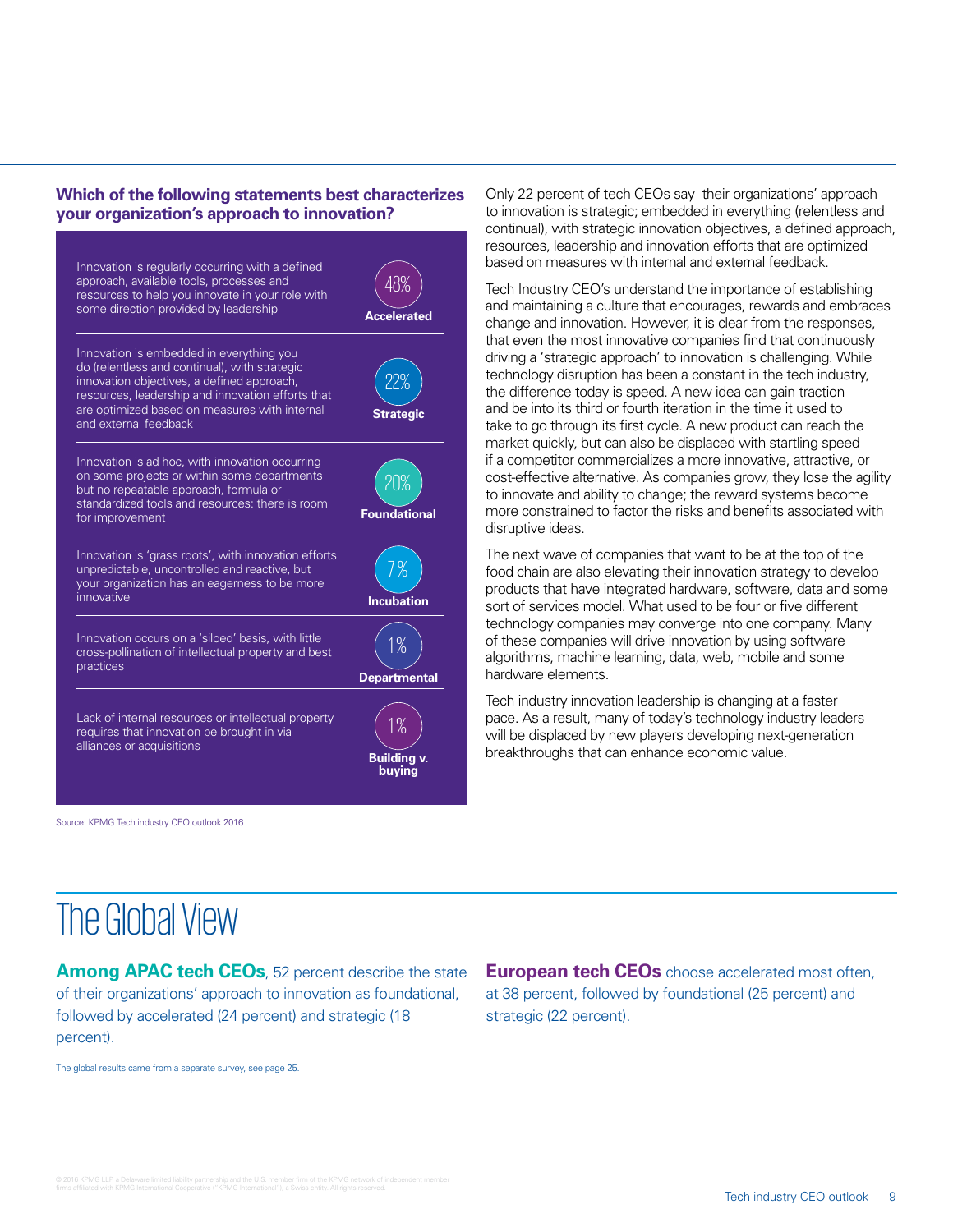## Talent and digital labor investments

**Collaboration between humans and technology is creating a new labor class** 



Source: KPMG Tech industry CEO outlook 2016

The tech industry is known for applying, and benefiting from, the emerging technologies it develops. The integration of technologies, including Robotic Process Automation (RPA) and cognitive software, with advanced automation, analytics, mobile, and cloud technologies is already playing a key role in facilitating innovation.

Visionary CEOs look at cognitive solutions not just from a costsaving perspective, but as a means to reduce and eliminate the rudimentary tasks of their workforce, and provide them with tools to think more critically around their most important challenges.

The way we work will be transformed as companies implement their digital labor roadmap. In this new labor ecosystem, cognitive systems are trained to execute judgment-intensive tasks, creating the opportunity for humans to have time to focus on higher-value competencies.

The opportunity to remove 25 to 40 percent of labor cost in the next decade is also a very real opportunity.

### The Global View

**APAC and European tech CEOs** also see the likelihood that automation/machine learning will replace at least 5 percent of their workforce within the next 3 years.

| <b>Functional Area</b> | <b>APAC</b> | <b>Europe</b> | <b>Functional Area</b> | <b>APAC</b> | <b>Europe</b> |
|------------------------|-------------|---------------|------------------------|-------------|---------------|
| Sales force            | 55%         | 47%           | Finance                | 61%         | 31%           |
| Marketing              | 52%         | 53%           | Manufacturing          | 58%         | 34%           |
| Engineering            | 76%         | 34%           | R&D                    | 55%         | 50%           |
| Technology             | 70%         | 41%           | Strategy               | 58%         | 34%           |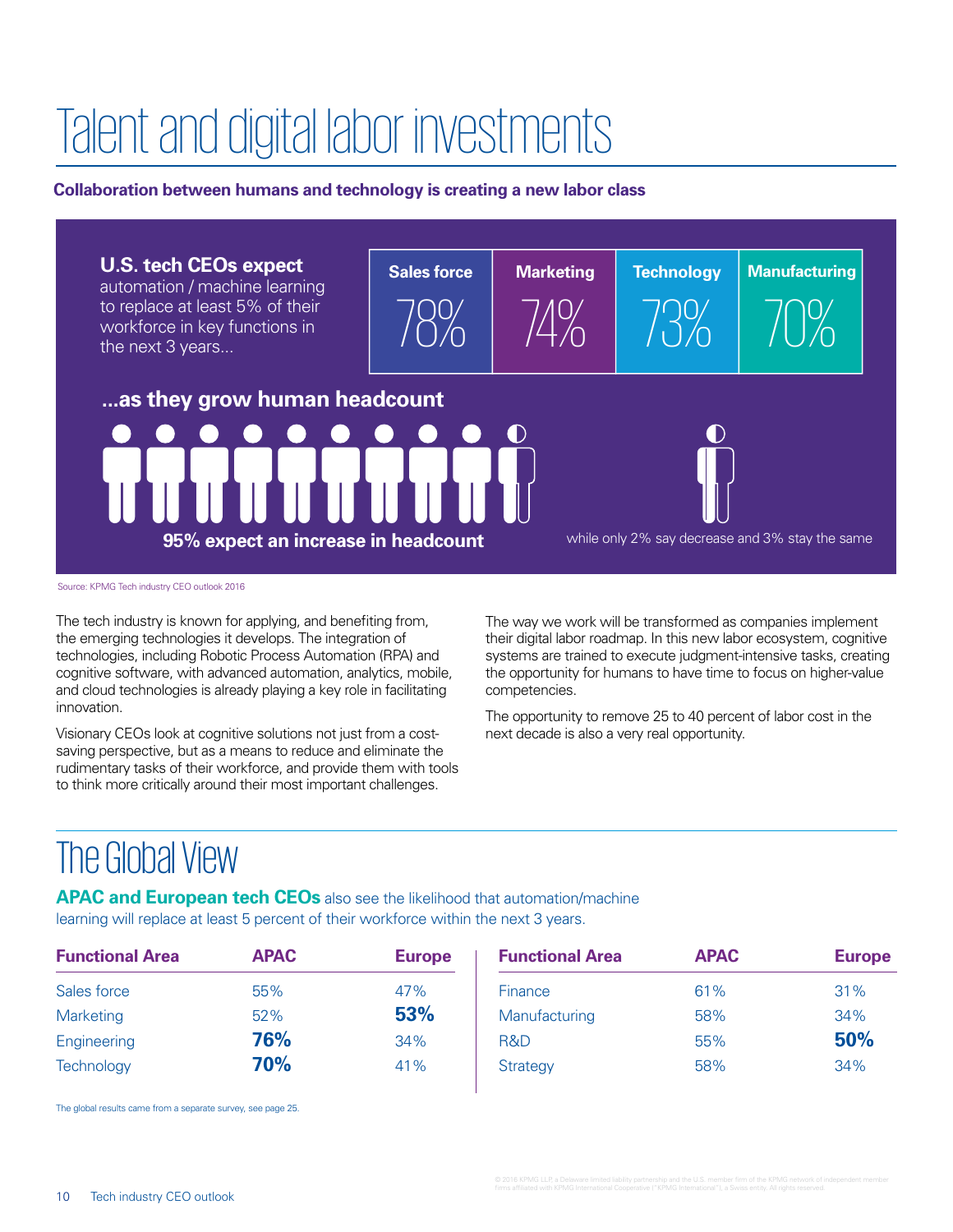## Demystifying digital labor

*Excerpt from KPMG publication June 2016* 

The compelling case for moving from human labor to digital labor is multifaceted and includes several key benefits as follows:

**Productivity/Performance** – Software robots work 24/7 and 365 days a year; do not take vacations, get sick, suffer from work/life balance issues; and perform tasks at digital speeds.

**Employee Satisfaction** – Eliminating mundane repetitive tasks allows employees to focus on strategic initiatives, thereby impacting the business in a more profound way and experiencing more job satisfaction.

**Scalability** – Software robots scale instantaneously at digital speeds to respond to fluctuating workloads. There is also no overtime, no hiring challenges, no training, and no severance.

**Consistency/Predictability** – Software robots do not make inconsistent decisions or elect to "turn right" one day and "left" the next. They are configured to solve a problem the same way every time.

For those who like to take a more pioneering approach within the technology realm, a holistic digital labor strategy is the classic case of big risk/big potential return. This is likely to separate you from the pack; it will enable you to capture knowledge about your markets, your competitors, your customers, and quite possibly about how your product is behaving each day, in ways that are currently unheard of. It enables you to bring together massive amounts of diverse, unstructured data, explore almost limitless alternatives and hypotheses, and quickly form cognitive conclusions that humans cannot accomplish in a hundred lifetimes.

This is not an incremental step—it is the prototypical quantum leap forward. The hype will have you believing that 50 percent of your workforce is going away in the next five years. That is unlikely to happen—certainly in most scenarios. What may happen is that your functional workforce (e.g., your accountants) may evolve into automation/ process specialists. This is very likely to mean you get a lot more out of that accountant, and that eventually, the nature of that person's work evolves far beyond accounting and becomes more analytical in nature, such that there is far more solutioning and far less reporting.

Over time, it is quite possible that the field of accounting itself eventually transforms completely. This is also true for HR, procurement, etc. However, the timing on this is up for debate, with some experts claiming 5 to 10 years and others thinking it will take many decades of evolving digital labor capabilities and knowledge generation.

© 2016 KPMG LLP, a Delaware limited liability partnership and the U.S. member finitiof the KPMG network of independent member

firms affiliated with KPMG International Cooperative ("KPMG International"), a Swiss entity. All rights reserved.

*"Tech industry CEOs see the benefits of digital labor augmenting workforce capabilities and enabling new ways of doing business to add customer value, improve efficiencies and reduce cost. They see the combination of digital and human labor as an effective way to execute their strategy."* 

Gary Matuszak, – Global and U.S. Chair, Technology, Media and Telecommunications, KPMG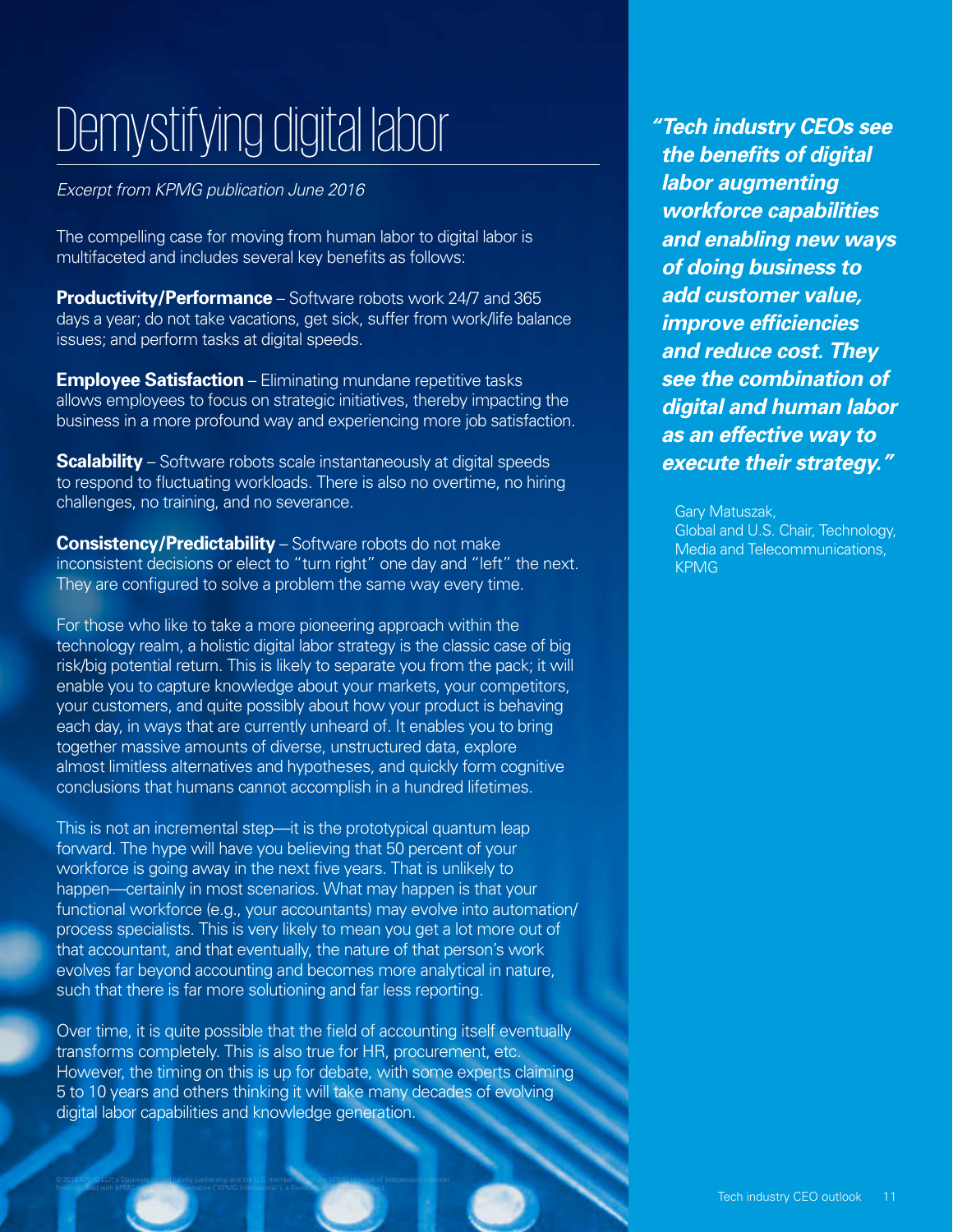*"Aligning technology and people investments to allow the redeployment of a workforce to its highest and best use, and to solve previously unsolvable problems more rapidly and accurately, is key for companies to succeed in the future."* 

– Richard Hanley, Global and U.S. Advisory Sector Leader, Technology, KPMG

### Talent and digital labor investments (continued)

Although CEOs expect machine learning to replace some skills in specific organizational functions, the human abilities required in disciplines such as engineering and business development will stimulate continued investment in human talent. More than half (55 percent) of the tech leaders surveyed expect their company's headcount to grow at least 6 percent over the next three years, with another 40 percent projecting less than 5 percent growth.

#### **How do you expect your organization's headcount to change in the next three years?**



Source: KPMG Tech industry CEO outlook 2016

### The Global View

**Over the next three years, 45 percent of APAC CEOs** see their headcount increasing less than 5 percent and 36 percent envision a headcount increase between 6 and 10 percent.

**Sixteen percent of Europe's CEOs** forecast headcount growth to increase less than 5 percent, 53 percent expect an increase between 6 and 10 percent, and 28 percent expect an increase between 11 and 25 percent.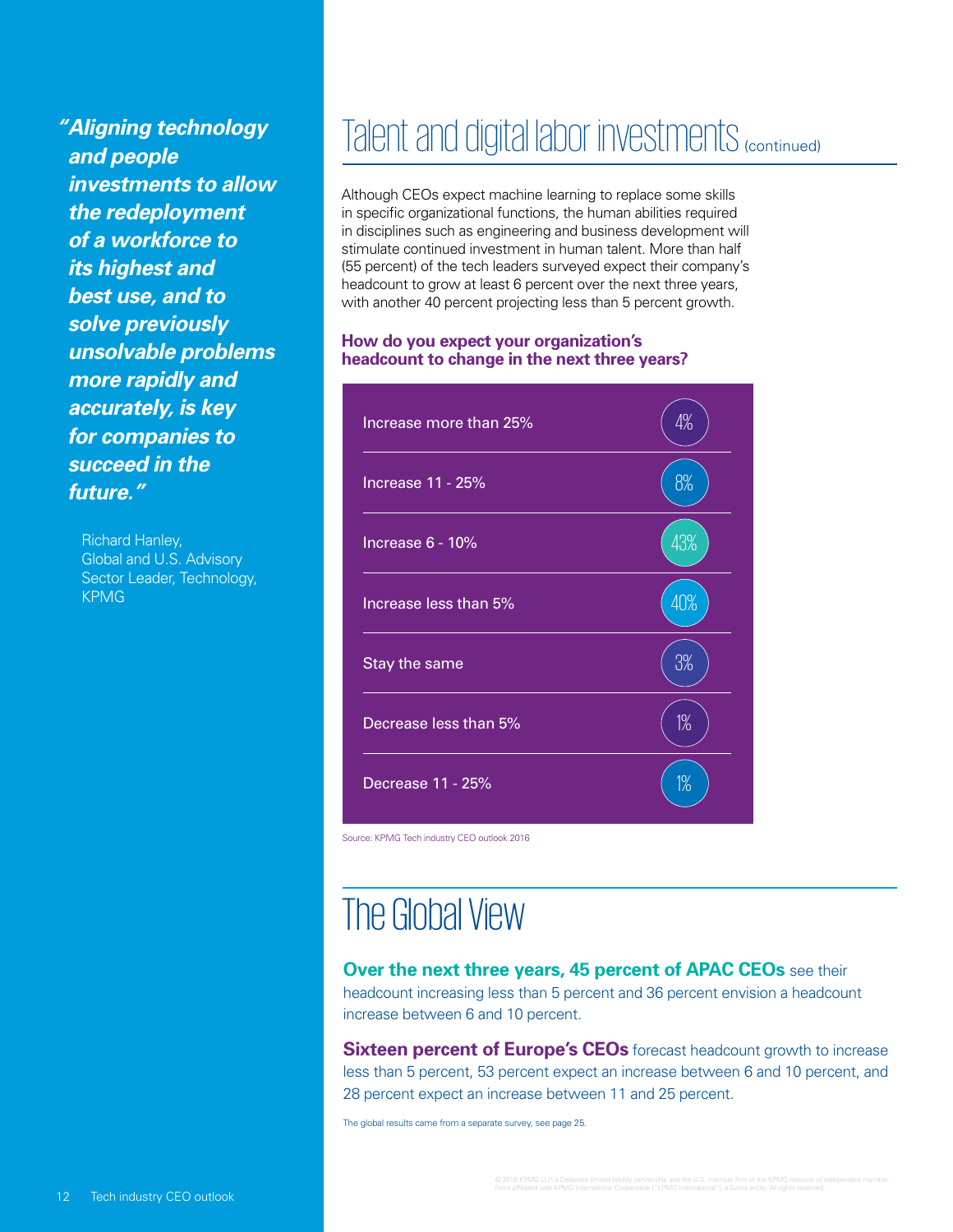## Risk concerns and other issues

*"Trust is non-negotiable for technology companies to attract and retain customers. Technology industry market leaders are constantly balancing their investments, evaluating their governance protocols and assessing collaboration opportunities inside and outside their companies to reduce risk."* 

– Vijay Jajoo, U.S. Principal, Advisory Information Protection and Cybersecurity, KPMG

© 2016 KPMG LLP, a Delaware limited liability partnership and the U.S. member firm of the KPMG network of independent member

firms affiliated with KPMG International Cooperative ("KPMG International"), a Swiss entity. All rights reserved.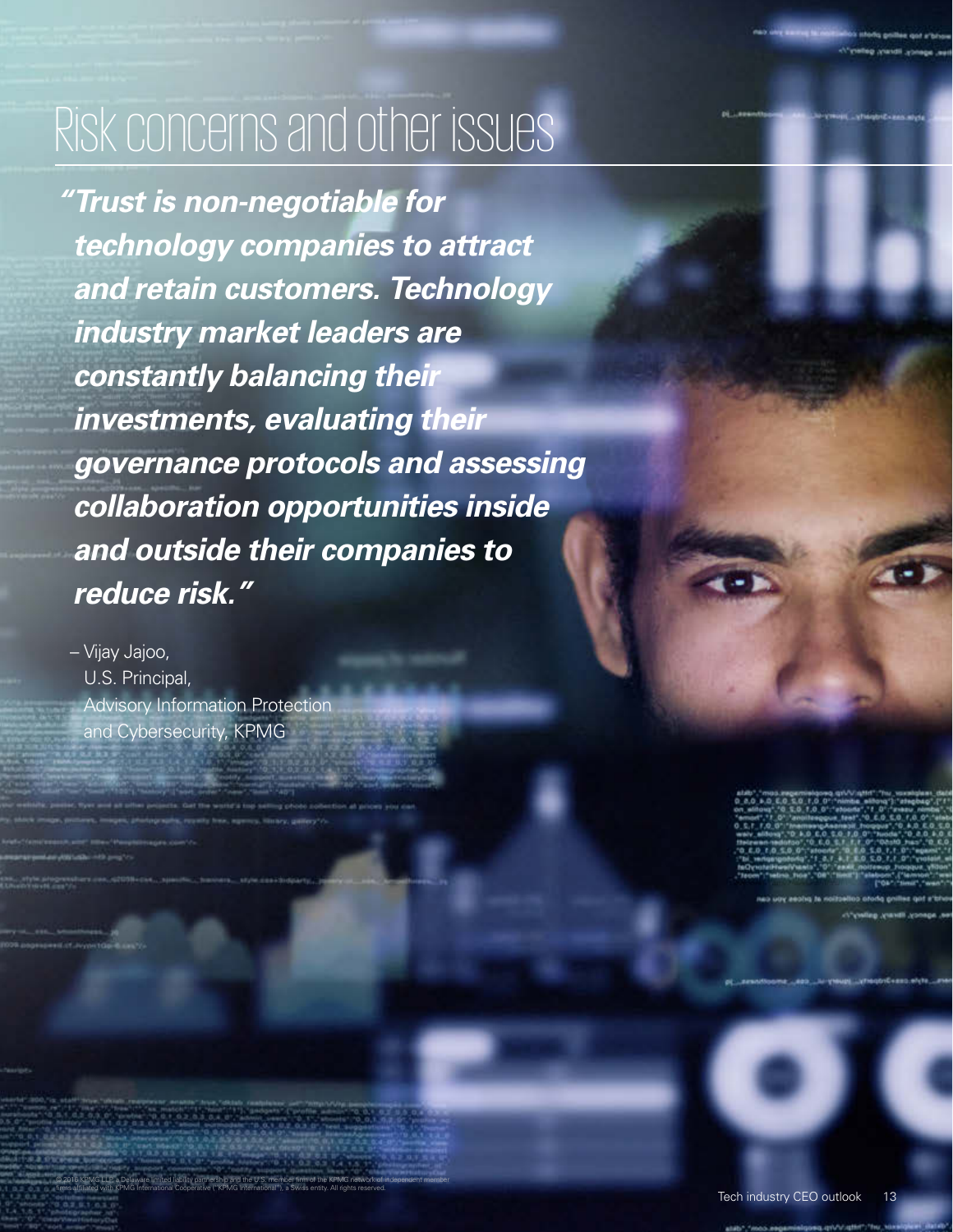### Risk concerns and other issues (continued)

**Tech CEOs continue to be concerned about the increasing threat posed by cyber attacks. The technology companies that innovate continuously to help customers adopt effective security measures will enjoy a competitive advantage.** 

#### **What are the risks that you are most concerned about?**



Source: KPMG Tech industry CEO outlook 2016

With cyber risks and security threats expanding constantly, so is the pressure on CEOs of technology companies to develop new solutions and maintain effective security — not only on their own systems, but also in providing their customers with solutions to improve and maintain information security and privacy.

Tech industry CEOs recognize the importance of building security into new products and services at the design stage and realize that cybersecurity is not an IT issue: it stands as a top C-suite strategy and requires cross-functional investment and execution. Leading tech CEOs are working with their COOs, CFOs, CIOs, and CSOs to find the right balance of people, investments and technology. Cybersecurity is a risk and, like any other risk, it needs to be measured, understood and managed.

Tech CEOs are also adding regulation to their top risk concerns. They are carefully considering the impact regulation—industry-, tax-, or finance-related—could have on their strategy and growth prospects in the coming years.

For instance, as tax and regulatory reform progresses in the United States and internationally, the value companies may gain from their strategic decisions will need to be evaluated through a new lens.

### The Global View

**APAC tech CEOs** cite emerging technology risk as

their top concern.



emerging technology risk

**In Europe**, tech CEOs cite cybersecurity and supply chain risks as their top concerns.



risk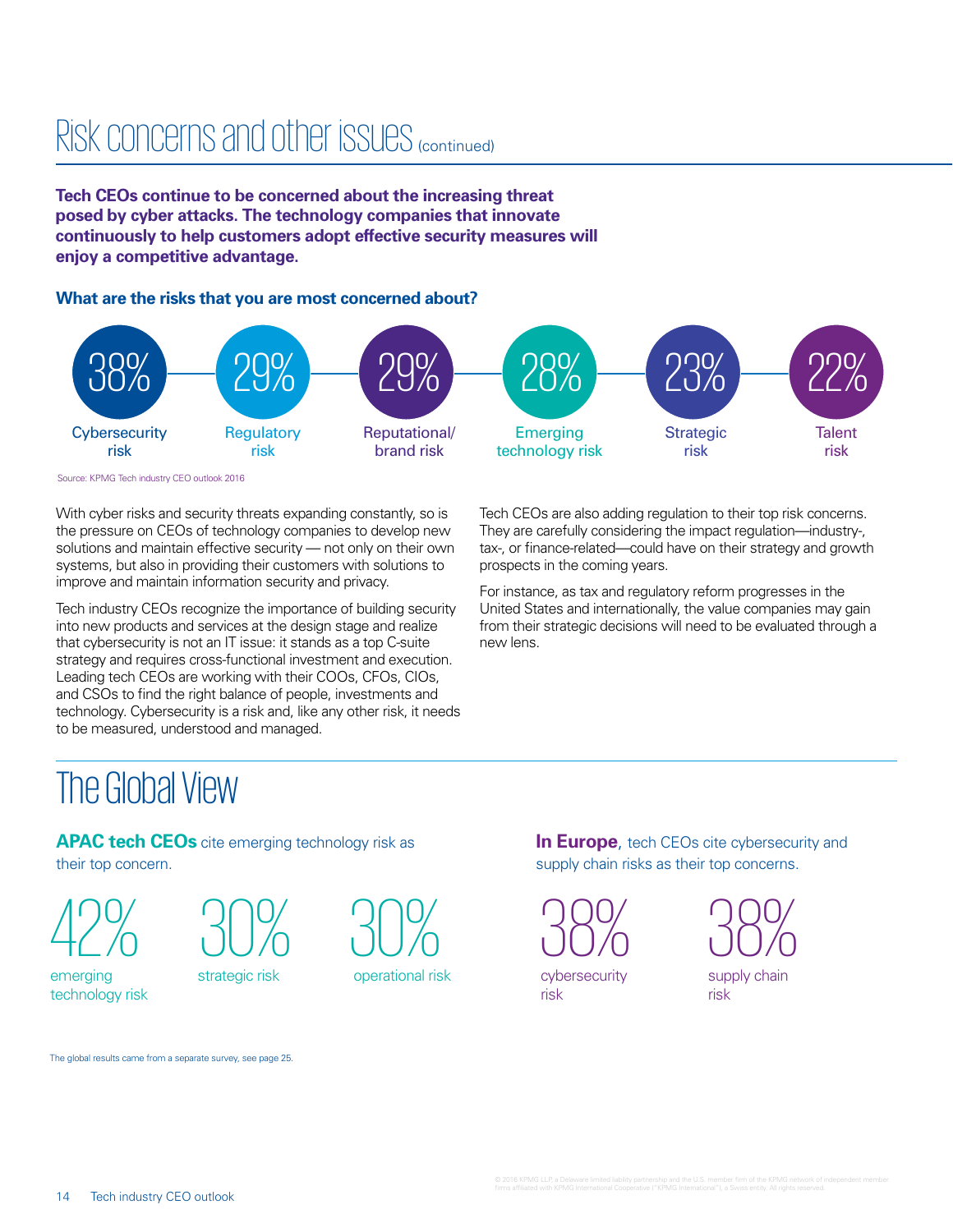

Tech CEOs worry, among other things, about being able to maintain product relevance in the face of changing consumer demands and a global demographic shift to younger consumer bases less likely to be awed by technological advances than their parents. Millennials and younger consumers have higher expectations about their products and services, and are likely to shift providers and products quickly if their needs are not met.

The integration of technologies like IOT, cloud, mobile and prescriptive analytics are creating opportunities to make new products and services more relevant by focusing on people:

- There will be an unprecedented ability to understand consumer behaviors and needs better than ever before.
- This will be important for consumer products, and also for enhancing security.
- Motivational design could play a key role in adoption, particularly as it relates to ease of use and simplicity.

*"Through smart, connected products, companies will get to see the whole picture of how people buy, use and discard these products. This provides an unprecedented level of insight into the entire behavioral landscape of people, and it will give companies the opportunity to truly understand what people want."* 

– Dave Wolf, U.S. Managing Director, Digital and Mobile Solutions, KPMG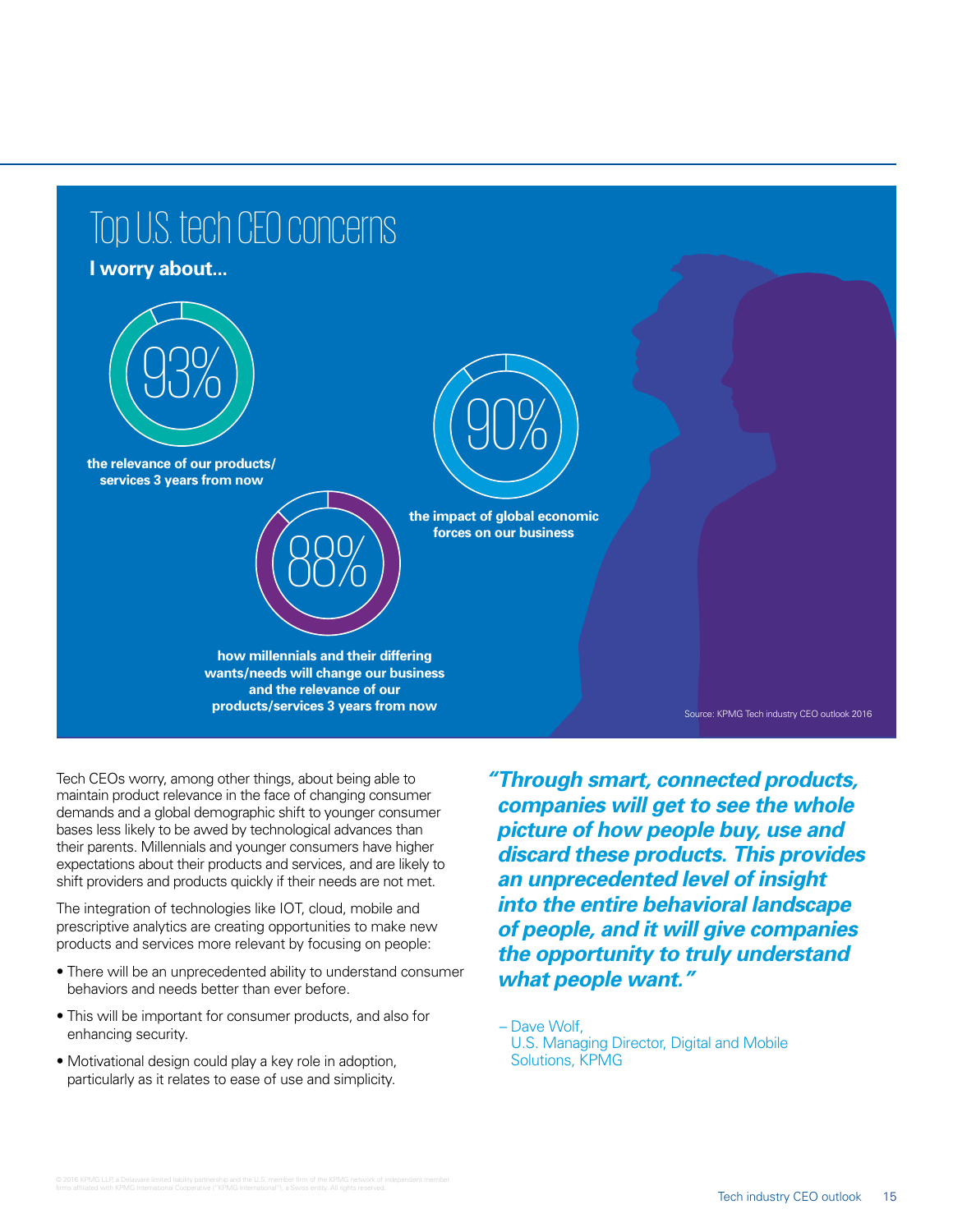## Confidence and future growth

### Prospects over the next 12 months



Source: KPMG Tech industry CEO outlook 2016

**Economists are concerned global growth is insufficient to escape the current and expected burdens of government and private sector debt, and that businesses are not investing at levels consistent with previous economic recoveries. Major central banks have responded with more aggressive monetary policies such as negative interest rates and bond purchase programs known as quantitative easing. "We're in one of the most significant monetary experiments in history with negative interest rates in Europe and Japan," says Constance Hunter, Chief Economist at KPMG LLP. "Additionally we are at a tipping point with the convergence of declining working age population growth and an aging of the global population. It is critical for CEOs to make decisions and investments that will support future growth," she adds.** 

 

Technology industry leaders are confident in their company growth. Due to current global and U.S. macroeconomic factors and the U.S. political landscape, they are less confident on the global and U.S growth in the next 12 months.

**"U.S. tech CEOs remain optimistic about their company growth, for some at a slower pace than in recent years. Mature tech giants are focused on driving better returns on capital in a slower growth environment as a result of their business model transformation and with investment in new technologies," said Richard Hanley, Global and U.S. Advisory Sector Leader, Technology, KPMG. "Leading tech companies continue to innovate and drive increasing interdependence between their products and services to maintain their growth and platform leadership. They are also expanding their innovation and investments in other industries."**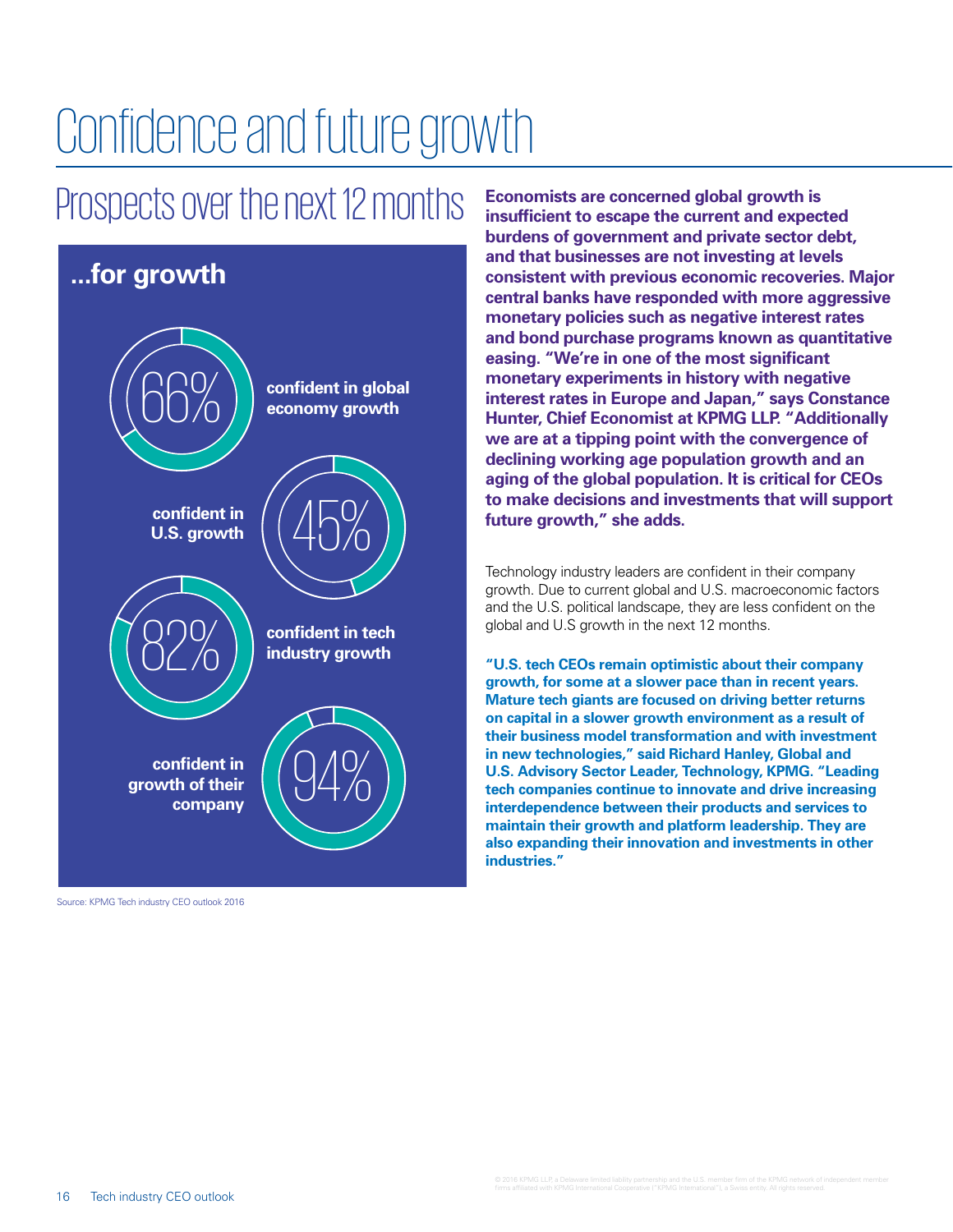The technology industry's traditional high expectations for revenue growth over the next three years remain consistent in this year's findings, with 95 percent expressing confidence about their company's growth and about 9 in 10 sharing confidence about the industry's revenue expansion. U.S. CEOs anticipate their companies and the tech industry to continue to be an engine of growth, profitability and innovation.

CEOs are similarly optimistic about broader economic growth, with 97 percent saying the U.S. economy will improve over the next three years, and 86 percent expressing favorable views about global economic growth.

Almost 60 percent expect 2 percent to less than 5 percent annual revenue growth for their organizations over the next three years, while 17 percent expect growth between 5 and less than 10 percent.

### The Global View

very confident about global economic growth over the next 3 years.

**In Europe**, 78 percent are confident/very confident about global economic growth in the next 3 years.

The global results came from a separate survey, see page 25.

*"The United States has long been the most important market for the tech sector, with demand remaining strong for products and services developed by U.S. tech companies. As India and China have a focus to develop domestic innovation, the U.S. tech companies are realigning their strategies and increasing their partnerships with companies in high growth markets."*  **Among APAC tech CEOs,** 76 percent are confident/<br>very confident about global economic growth over the next<br>3 years.<br> **In Europe**, 78 percent are confident/very confident about<br>global economic growth in the next 3 years.<br>

– Gary Matuszak, Global and U.S. Chair, Technology, Media and Telecommunications, KPMG

### Prospects over the next 3 years



Source: KPMG Tech industry CEO outlook 2016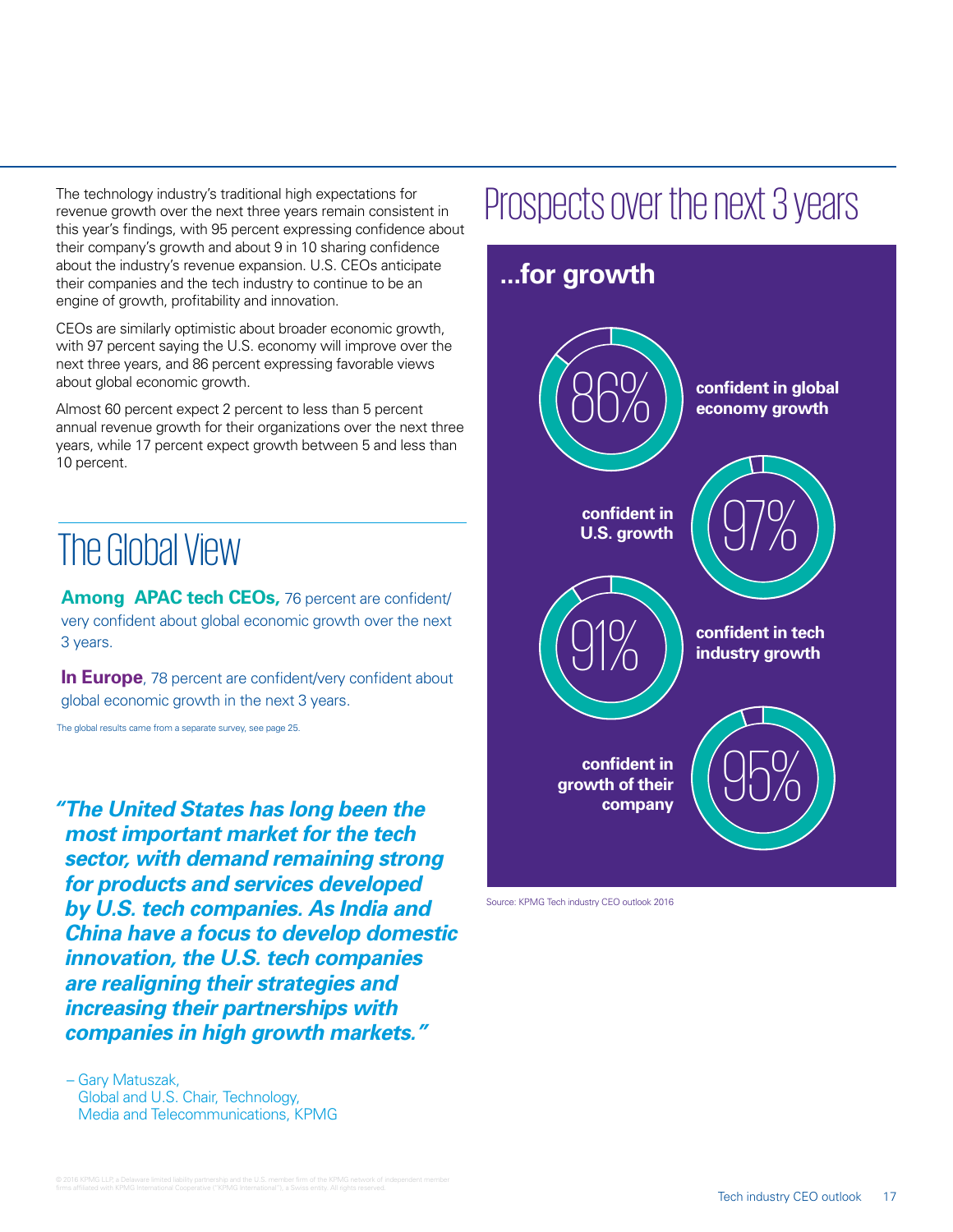*"India aims to be a front runner in the new world order, which demands economies to be resilient and have strong business fundamentals. The digital India program aligns the country with the fourth industrial revolution, focusing on building robust digital capabilities creating meaningful prospects for Indo-U.S. business possibilities."* 

Richard Rekhy, Chairman of KPMG, India

### Confidence and future growth (continued)

#### **In which regions do you see the greatest potential for new growth over three years?**



#### Source: KPMG Tech industry CEO outlook 2016

India and the United States are the markets expected to have the highest revenue growth over the next three years. India is appealing because it is the fastest-growing large economy in GDP percentage, and it enjoys the demographic dividend of a young population as well as a second round of significant economic reforms designed to promote international investment.

market. Overall, tech chief executives are confident going forward. India is followed closely by the United States as a top growth Although high-growth markets like India remain important for U.S. tech companies, slowing economic conditions in some parts of the world, currency volatility and other factors are prompting U.S. tech firms to be more bullish in the opportunities closer to home.

Brazil is also seen as a key market. The International Monetary Fund is forecasting a return to modest economic growth in Brazil in 2017 after several years of economic recession. The tech sector is optimistic this growth will restore demand for mobile products and data-driven services and other emerging technologies.

### **Growth through collaboration**

CEOs can no longer rely solely on their organic strategies to optimize corporate growth. They recognize that the opportunities to grow are greater through partnerships and collaboration than what they can achieve on their own.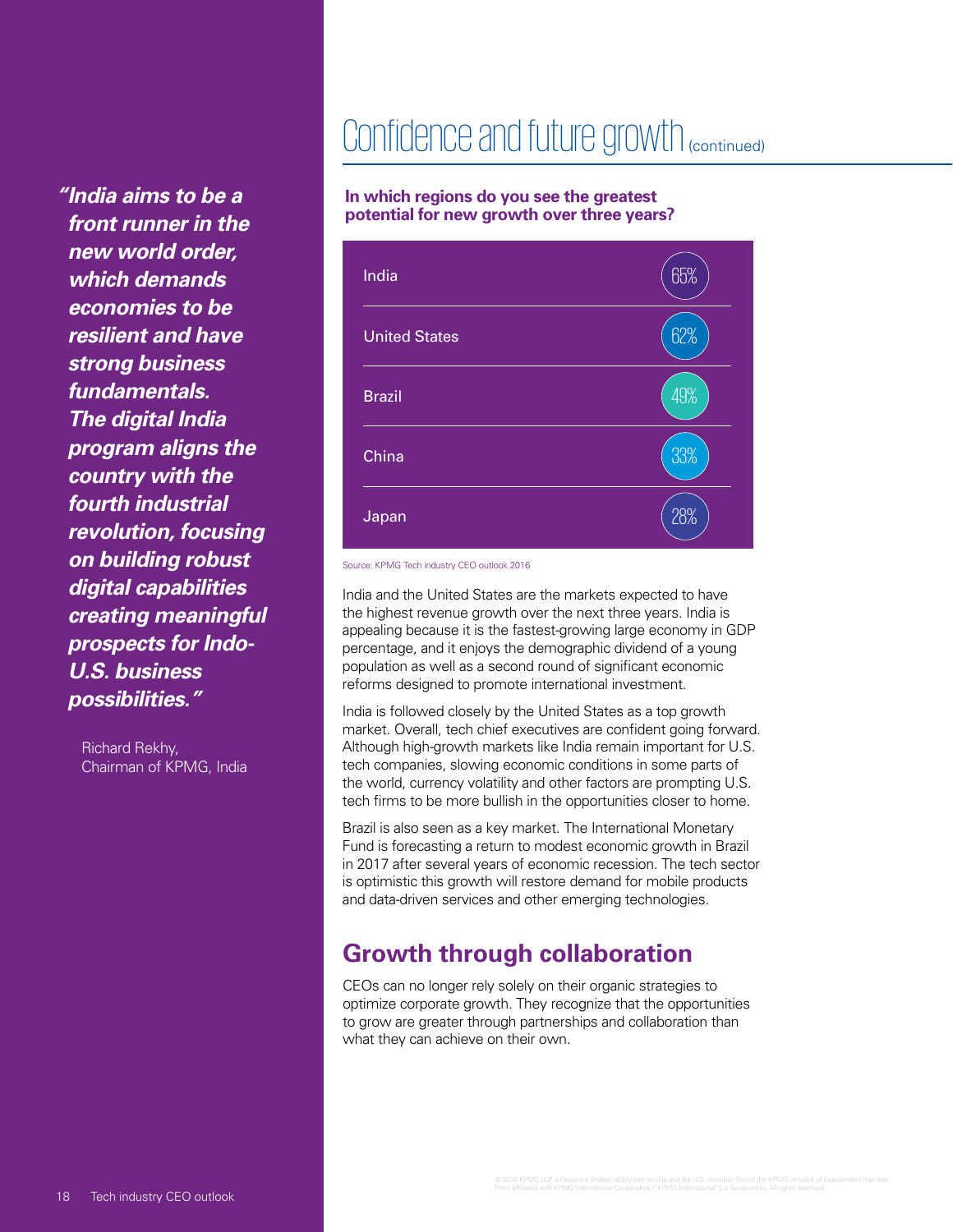**Which of the following describes your development plans to drive shareholder value for the next three years?** 



Source: KPMG Tech industry CEO outlook 2016

To drive shareholder value in the next three years, 79 percent of tech CEOs say they will pursue a collaborative growth strategy that includes partnerships and alliances with other companies to achieve growth or expansion in geographies/capabilities.

With customer demands and expectations changing at a rapid pace, tech companies need to deliver highly differentiated services and experiences to stand out. Building and nurturing a robust partner ecosystem is critical for companies looking to expand market share and scale their operations more rapidly and effectively.

Tech companies are also collaborating to address adoption barriers resulting from technology disruption. They are joining forces to educate regulators on the challenges and opportunities of emerging technologies and the need to redefine existing policies. On the customer front, tech companies are also joining forces to develop new standards so customers don't have to worry about potential adoption challenges such as technology compatibility and complexity.

The best partnerships begin with a common definition of the value proposition and have these essential characteristics:

- Mutual agreement on strategies with clear definitions of success.
- Strong alignment of culture and values; common view on joint customer success, how to measure success and the value of the partnership.
- Agreement in structure and responsibilities, timing, target markets, commitment to the value proposition for joint customers, and defining success.

### The Global View

Development plans to drive shareholder value in the next three years



The global results came from a separate survey, see page 25.

© 2016 KPMG LLP, a Delaware limited liability partnership and the U.S. member firm of the KPMG network of independent member firms affiliated with KPMG International Cooperative ("KPMG International"), a Swiss entity. All rights reserved.

*"M&A has been a key characteristic of the tech sector for the past couple of years, with many large deals being completed. Now tech CEOS are looking at a period in which they focus on integrating recent acquisitions and exploring collaborative efforts to build value."* 

Richard Hanley, – Global and U.S. Advisory Sector Leader, Technology, KPMG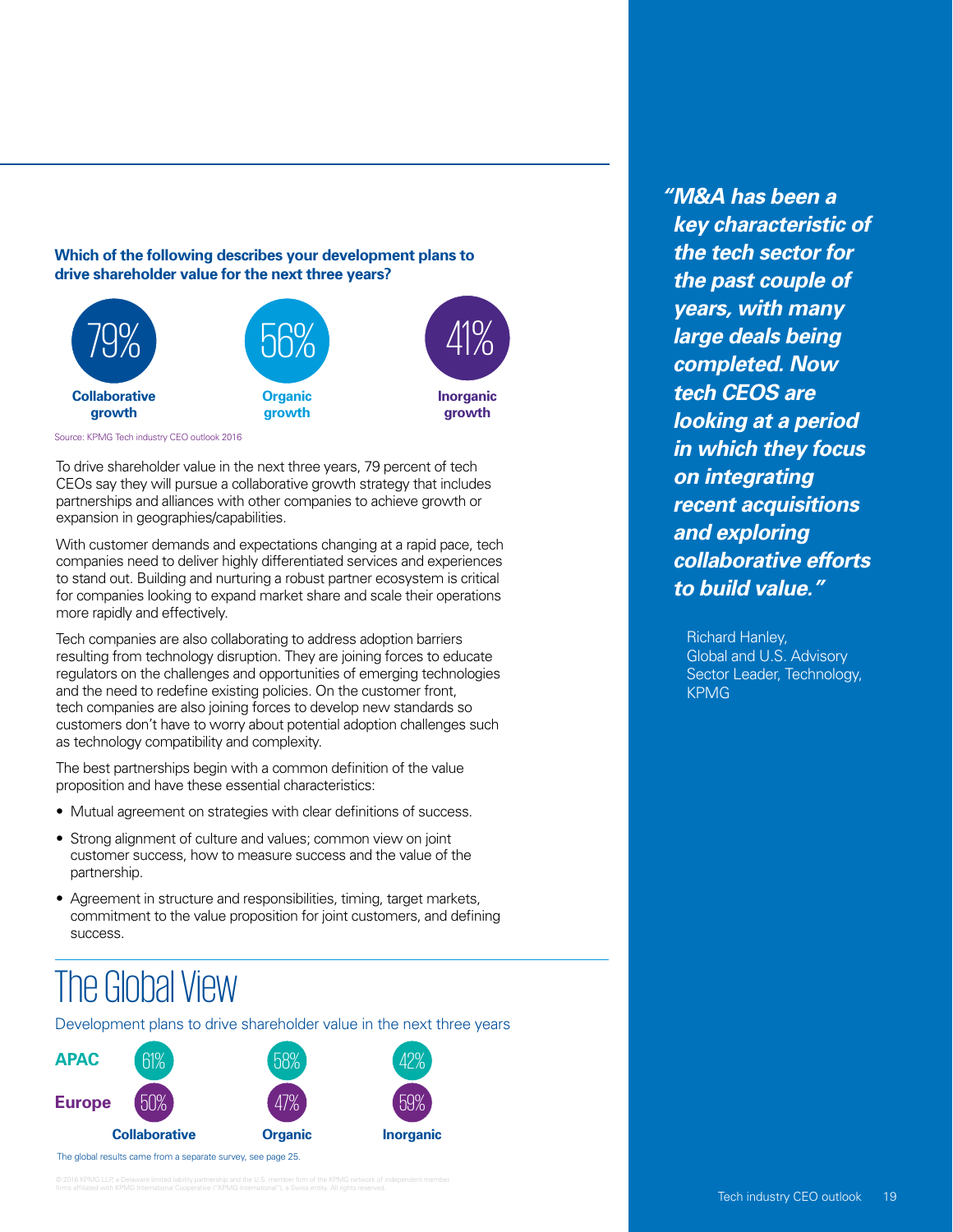# **Conclusion**

**Market leadership will be achieved by CEOs who can anticipate opportunities and lead their companies to invest in talent and technologies that enable the development and monetization of market leading products while enhancing operational efficiency and reducing risk.** 

U.S. tech CEOs realize the promise of disruptive technologies requires a disciplined strategy for faster decision-making, identifying new revenue streams, and risk management. The alignment of technology and people investments to allow the redeployment of a workforce to its highest and best use is key for companies to succeed in the future. Combining automation/ machine learning with human capital investments to gain the most from the efficiencies of digital labor will become a competitive advantage. The opportunity to remove 25 to 40 percent of labor cost in the next decade is very real. Companies that fail to prepare their digital labor roadmap risk being left behind.

The accelerating pace of change is also prompting more tech companies, concerned about being able to keep pace in dynamic global markets, to partner with other companies. Collaboration opportunities range from partnerships to address previously unsolvable problems to cross-industry collaboration to commercialization and monetization of innovations and expansion into new markets. At the same time, tech industry companies are increasing their collaboration in critical areas such as cyber. CEOs recognize cybersecurity is a competitive differentiator and, in many instances, collaboration with other tech companies is essential to outsmart the hacker innovation engine.

U.S. tech companies have become the innovation role model for the world. Tech companies constantly apply creativity to solve problems and disrupt business models to create new economic value. As a result, we expect the brisk pace of technology innovation and adoption will continue to redefine existing business models, products, services and industries.

Tech CEOs know the importance of creating and maintaining a culture where innovation acumen and business agility are rewarded. To succeed in this market, tech companies need to continuously outpace existing and new competitors.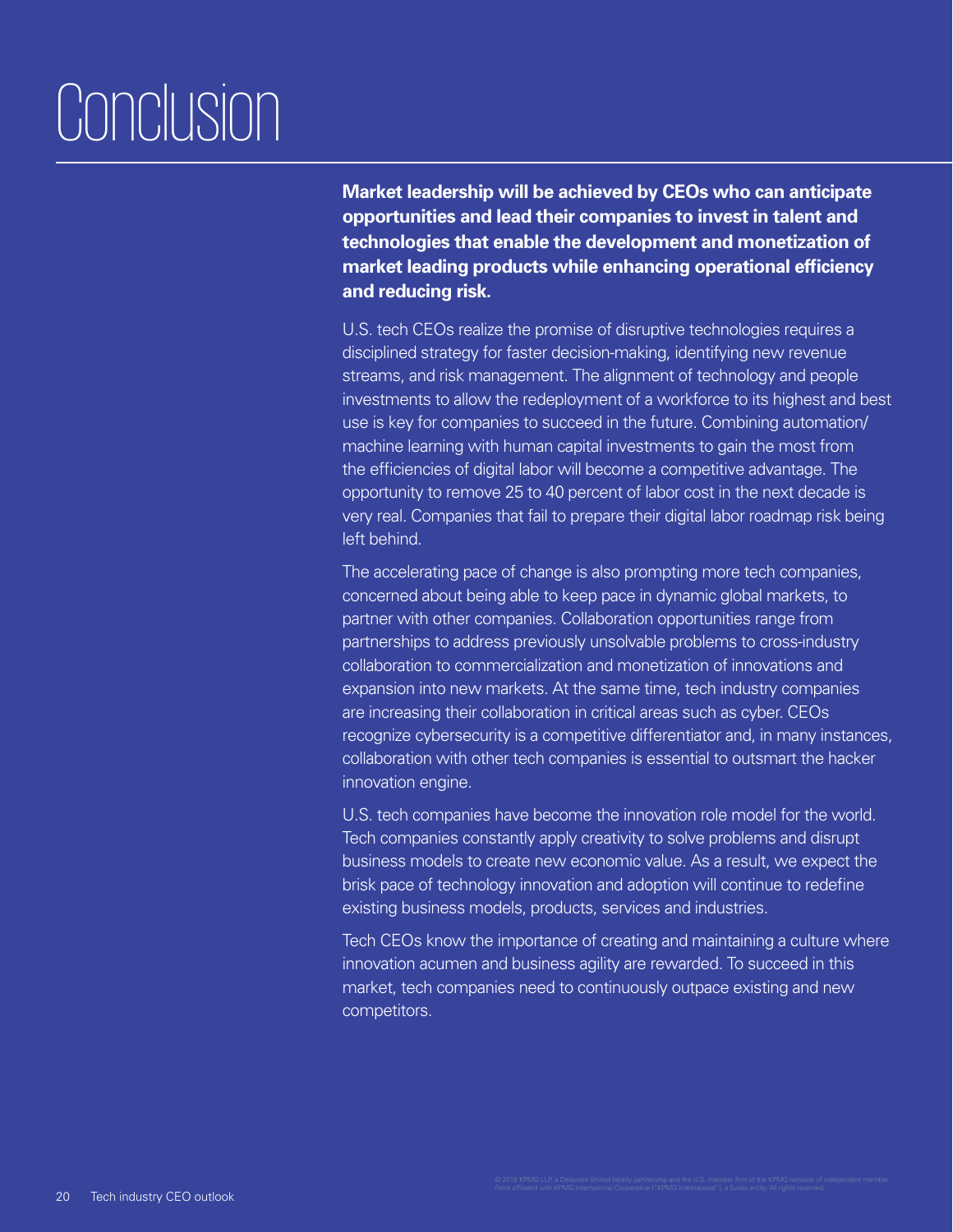*"The U.S. tech industry ecosystem is unique and difficult to replicate given its solid foundation on industry CEOs and entrepreneurs who take risks, learn from failure, and disrupt the status quo. Top business leaders need to keep up and outpace multiple market forces to a much higher degree than in the past. Ultimately, it's critical to develop a roadmap to drive incremental value, monetize new business models and identify the global and local partnerships to succeed."* 

— Gary Matuszak, Global and U.S. Chair, Technology, Media and Telecommunications, KPMG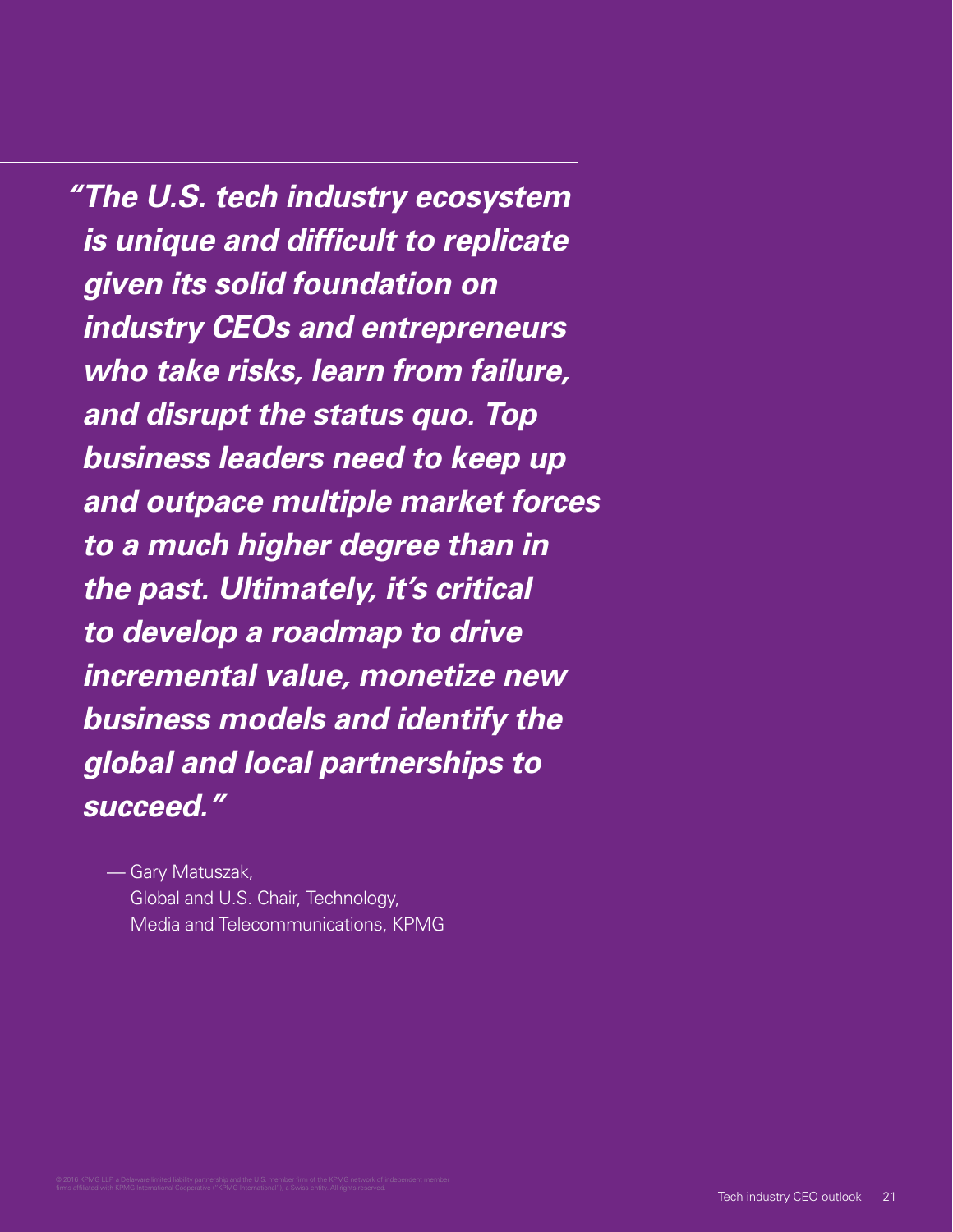## The business implications of disruptive technologies for the tech sector

**The disruptive technologies trending as game-changers in consumer and enterprise markets have already made a huge impact across the technology sector ecosystem and will continue to do so in the foreseeable future. Whether it is in creating new ways to serve and derive value from customers, driving operational innovations to lower cost and improve agility, or transforming entire industries and business models, the pace of change is only going to accelerate with each wave of new disruptive technologies.** 

Tremendous opportunities exist for companies that can successfully integrate these disruptive technologies to create unique customer value propositions and new ways to compete. For technology companies, whether they are creators of these disruptive technologies, solution providers who use these technologies, or suppliers to companies who create or integrate these technologies, innovation and business agility are key. Profit pools and competitive advantages that exist now are going to be short-lived if boards and C-suites do not address – with increasing speed and agility – disruptive trends that both threaten their existing business models and provide sources of opportunity.

Taking action to harness the opportunity and minimize the threat will be essential to be a high-performing market leader. **Forward-thinking executives are leading their companies to have a framework to constantly optimize their business — are you:** 

**Revisiting the company strategy** to understand how disruptive technologies are impacting your suppliers, partners and customers, their value propositions, and how you can monetize incremental value.

**Rethinking your innovation and business models** to harness these disruptive technologies and the ecosystems around them for new value propositions and competitive advantage.

**Reconsidering capital allocation** to optimize and balance your funding on current vs. new.

**Revising your M&A strategy** to take advantage of disruptive technology opportunities, fill technology and capability gaps, and accelerate time-to-value.

**Reinvigorating and transforming your operating model** to capture incremental profits to fund the change, and to improve organization agility to capture new opportunities.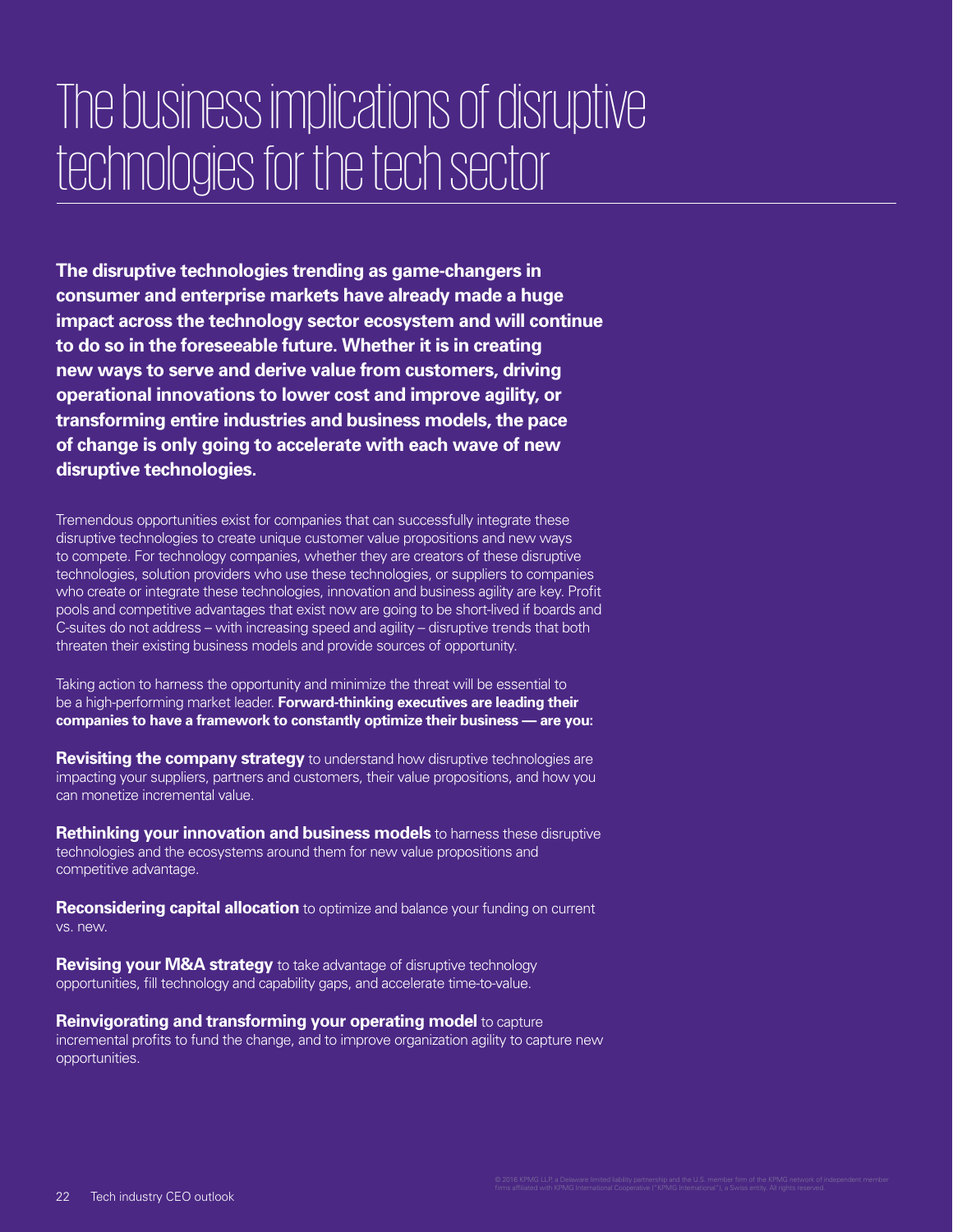# How KPMG can help

**KPMG's proprietary 9 Levers of Value framework provides a methodical way for companies to think through and respond to the impact of disruptive technologies at an enterprise-wide level that connects strategy with execution.** 

### **KPMG 9 Levers of Value Framework**

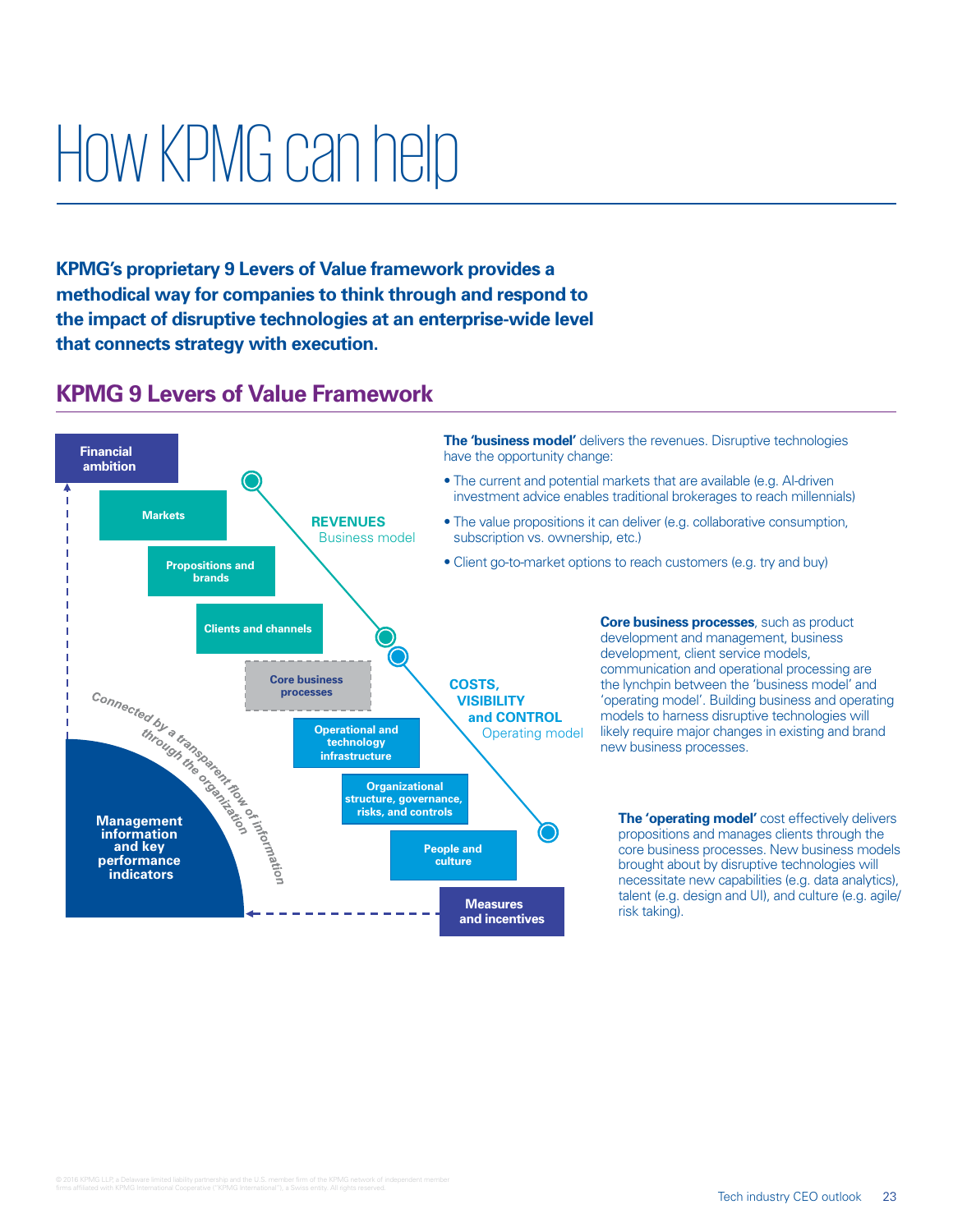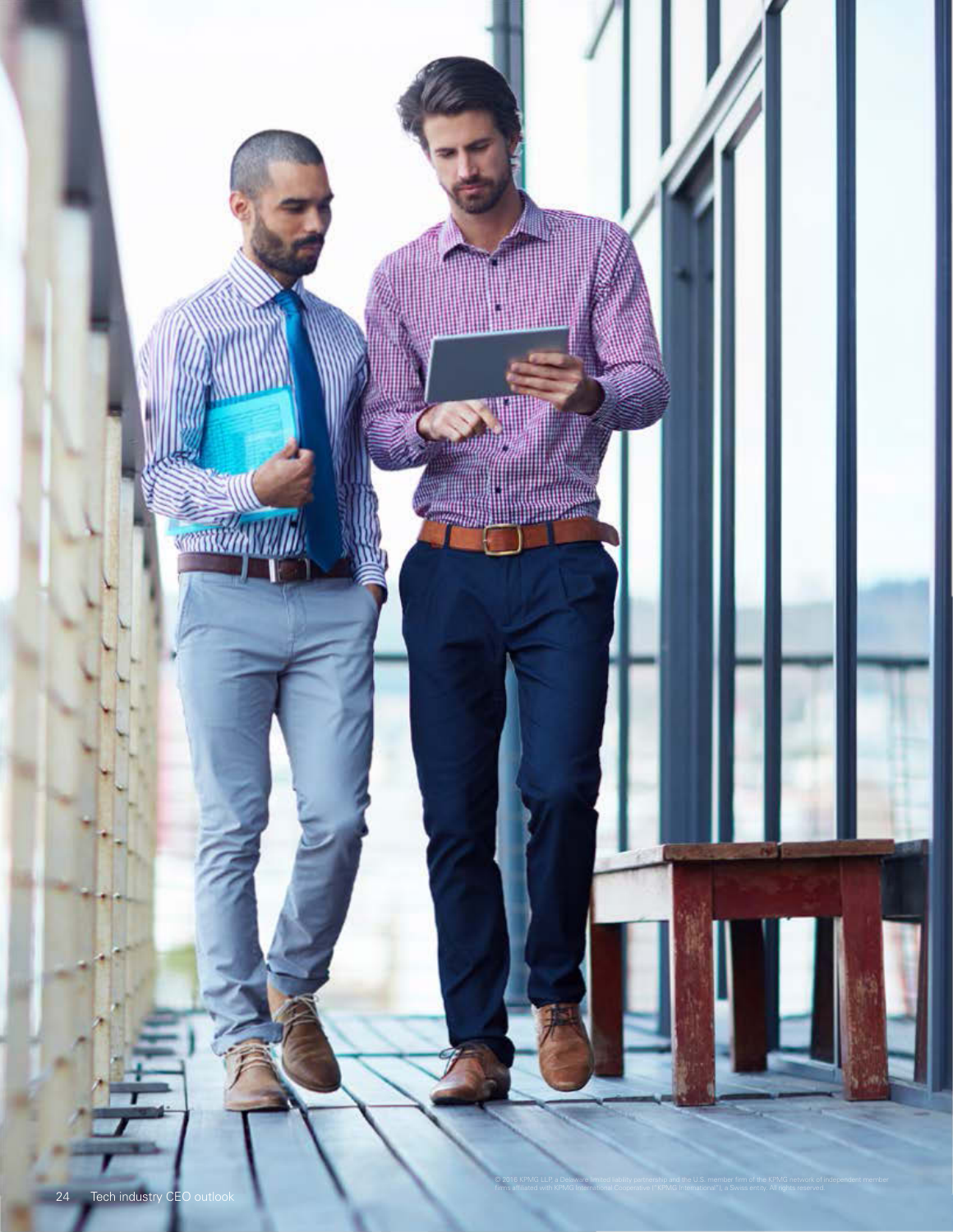

The convergence of RPA, machine learning, cognitive computing, and advanced analytics is driving unparalleled business model transformation. In this uncharted territory, enterprises need a collaborator that can help them smoothly integrate people and machines, while simultaneously harnessing the technological disruption into competitive advantage.

KPMG's holistic approach—from strategy through execution—can assist you on each step of your cognitive automation journey by:

- Identifying priority areas for technological transformation
- Developing a multifaceted strategy and road map for your workforce of the future
- Selecting the right providers and partners for your unique needs
- Establishing a governance strategy and program to help you realize and maintain the expected value and benefits from your cognitive automation initiative

### KPMG cyber services

KPMG Information Protection and Cybersecurity services help leading organizations worldwide effectively manage and protect their most valuable data across a broad spectrum of evolving threats and scenarios. We approach cybersecurity as an adaptive solution to business goals with data protection and response, which focuses on delivering long-term value for your business. We help organizations:

- Increase Customer, Board, and Enterprise stakeholders' confidence in IT systems
- Control and govern enterprise access to sensitive information, with intuitive and simple user experience
- Preserve the privacy and confidentiality of customer and corporate data, while deriving intelligence from usage patterns
- Ensure the integrity and reliability of information stored on corporate systems
- Reduce the high financial and reputation costs of cyber breaches and provide effective incident response and forensic investigation
- Deliver innovation through the effective use of Data & Analytics and other technologies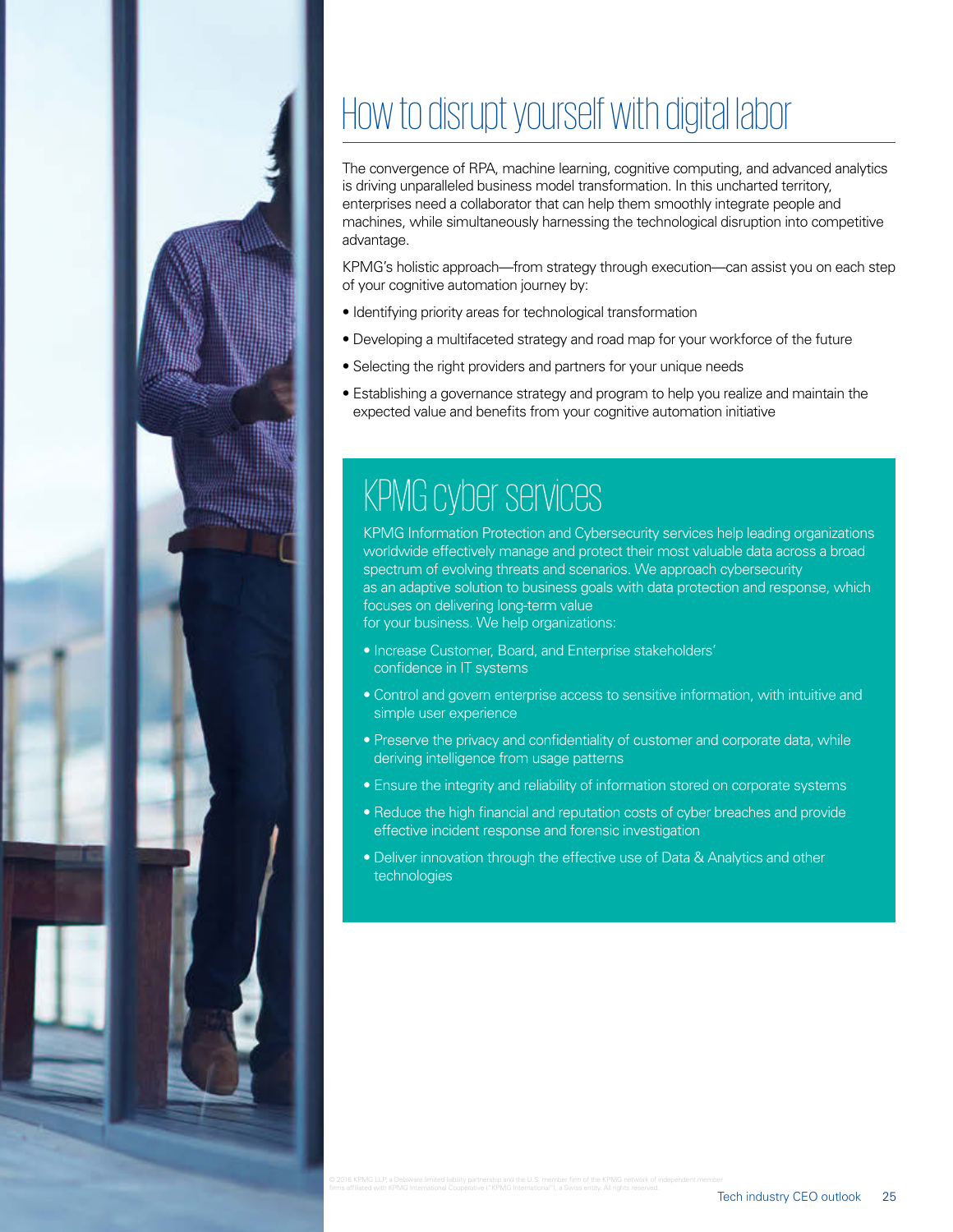### Demographics and methodology

#### **U.S. demographics**

This survey, conducted from April to May 2016, reflects the viewpoints of 138 technology industry CEOs in the United States from internet, hardware, software, cloud and IT services companies. Seventy-two percent of respondents reported revenue of US\$1 billion or more. Sixty-one percent of the companies are public, and 39 percent are private.

More than half of the respondents (54 percent) have served in their current CEO role for six or more years. Nearly 70 percent have been employed by their current organization for six years or more, including 30 percent who have worked for their employer for 15 or more years.

### **Global demographics**

The Global Technology industry CEO results are taken from KPMG International's 2016 Global CEO Outlook survey. One hundred and three Technology CEOs responded to this survey from 10 key markets (Australia, China, France, Germany, India, Italy, Japan, Spain, UK and U.S.). There were 33 respondents from the APAC region and 32 from Europe. All respondents had revenues of over US\$500 million.

KPMG International's 2016 Global CEO Outlook overall surveyed nearly 1,400 CEOs in 10 markets and 11 industry sectors (automotive, banking, infrastructure, insurance, investment management, life sciences, manufacturing, retail/consumer markets, technology, energy/utilities and telecom). A third of the companies surveyed have more than US\$10B in annual revenue, with no responses from companies under US\$500M. The survey was conducted between March and April 2016.

Note: some figures may not add up to 100 percent due to rounding.

To view KPMG International's Global CEO Outlook please visit www.kpmg.com/ceooutlook.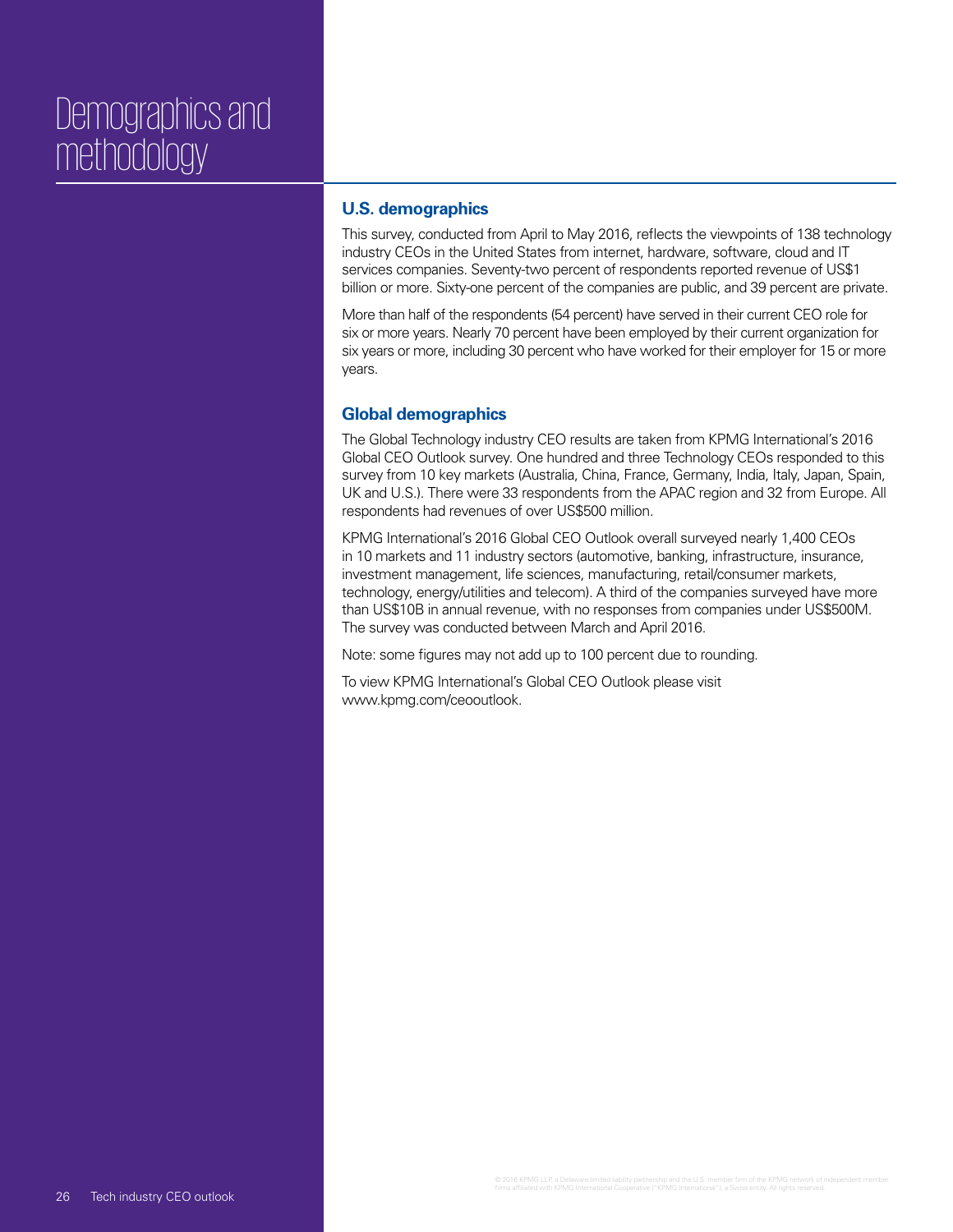### About KPMG

KPMG's professionals combine industry knowledge with technical experience to provide insights that help technology industry leaders take advantage of emerging business opportunities and proactively manage business challenges. Our network of professionals in 155 countries have extensive experience working with global technology companies ranging from the Fortune 500 to pre-IPO startups. We aim to anticipate the short-and longterm opportunities of shifting business, technology and financial strategies.

KPMG operates as a global network of independent member firms offering audit, tax and advisory services. Collectively we employ more than 174,000 people across a range of disciplines. Sustaining and enhancing the quality of this professional workforce is KPMG's primary objective. Wherever we operate, we want our firms to be no less than the professional employers of choice.

KPMG is consistently named one of the country's "100 Best Companies to Work For" by *Fortune* Magazine. Our people share a sense of purpose in the work we do, and a strong commitment to community service, diversity and inclusion, and eradicating childhood illiteracy. Learn more at www.kpmg.com/about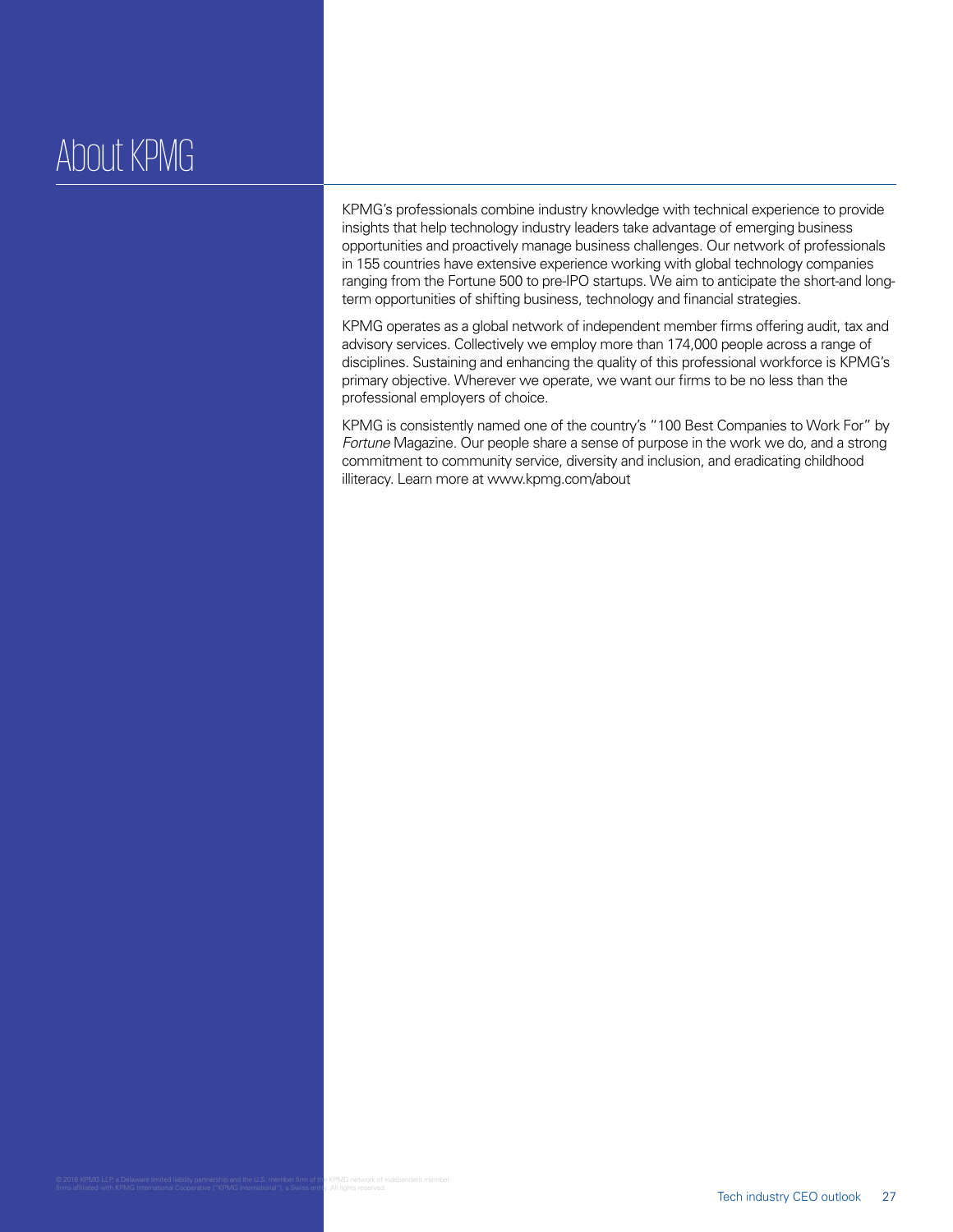### Authors and contributors

#### **Gary Matuszak, Global and U.S. Chair, Technology, Media and**

**Telecommunications, KPMG** Gary is the global chair of KPMG's Technology, Media and Telecommunications (TMT) industries and chair of KPMG's global Technology Innovation Center. Gary has been the tech sector leader for most of his career and has extensive experience working with global technology companies ranging from the Fortune 500 to pre-IPO startups. During the course of his leadership, he has led the firm's technology industry on a path of tremendous growth that has established the tech sector as one of the firm's fastest growing industries. Gary represents KPMG in a number of organizations affecting the industry and has influenced the development of key positions on several issues that impact the technology sector. Gary is part of the Selection Committee in the World Economic Forum Technology Pioneers Program. He is a frequent speaker on global technology industry trends, emerging technology business strategies, and C-suite industry outlooks. Gary's speaking engagements include the Stanford Directors College annual conference and CNBC's Squawk On The Street. Before joining KPMG in 2002, he was the Silicon Valley office managing partner for Andersen, where he led the U.S. Software Practice.

#### **Richard Hanley, Global and U.S. Advisory Sector Leader, Technology, KPMG**

Richard is the KPMG and U.S. Advisory Industry Leader for Technology, Media and Telecommunications and the Global Advisory Industry Leader for the Technology industry. Richard has over 25 years of advisory experience working with leading TMT companies, private equity funds, and sovereign wealth funds. His responsibilities include setting TMT industry strategy for Management Consulting, Risk Consulting, Strategy and Deal Advisory services. Based in Silicon Valley, Richard works with U.S. and global clients. He provides advice on domestic and cross-border mergers, acquisitions, due diligence and disposals to leading technology companies as well as serving as lead partner for some technology companies. His previous responsibilities at KPMG include Advisory Practice leader for the Bay Area and Pacific Northwest and National Technology Industry Leader for Transaction Services. Richard has been based in the Silicon Valley, San Francisco, New York and London offices.

**Patricia Rios, Director of KPMG's Technology Innovation Center** Patricia leads a global network of technology industry visionaries created to identify and evaluate the impact of disruptive technologies that enable business transformation. She also is the U.S. Marketing Director for the TMT industries. Before joining KPMG, Patricia held global marketing and business development leadership roles at Oracle Corp. and Sun Microsystems from 1997 to 2007. She has more than 15 years of experience in capitalizing on global opportunities resulting from technology innovation, as well as extensive sales expertise managing multimillion-dollar sales portfolios in the technology and financial services industries. Patricia has served as Selection Committee Member in the World Economic Forum Technology Pioneers Program since 2012, and has been an adviser to startup companies and nonprofit organizations.

#### **Contributors**

We appreciate the insights and support of the following individuals in the development of this publication:

**Mike Alva**, Communications Director, Technology industry, KPMG in the U.S.

**Hasan Dajani**, Primary Research, Associate Director, KPMG in the U.S.

**Charles Garbowski**, Primary Research, Senior Director, KPMG in the U.S.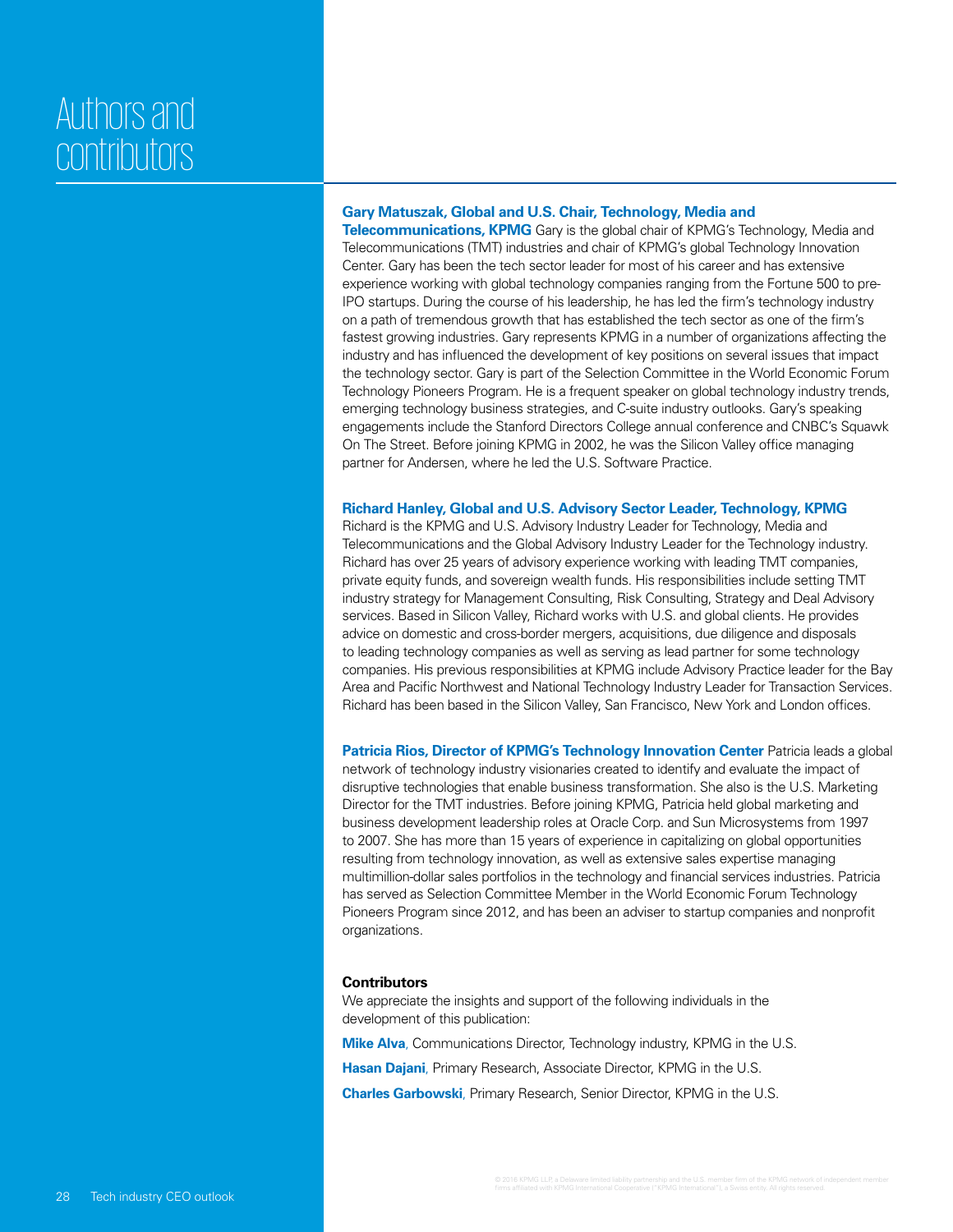### Related insights

### **[Now or never – U.S. CEO Cross-industry Outlook](https://assets.kpmg.com/content/dam/kpmg/pdf/2016/07/2016-ceo-survey.pdf)**

KPMG also surveyed 400 U.S. CEOs from 11 key industries. CEOs say that rapidly evolving technology, and the speed of transformation it unleashes, are making the next three years more critical for their industry than the previous 50.

### **[The Changing Landscape of Disruptive Technologies.](https://techinnovation.kpmg.chaordix.com/static/docs/TechInnovation2015-Part2.pdf)**

In this segment, *Innovation Convergence Unlocks New Paradigms*, we examine the emerging technologies with the most potential to disrupt industries and transform business models. We also assess the monetization opportunities of these disruptors by region and industry.

### **[Embracing the Cognitive Era](http://www.kpmg-institutes.com/content/dam/kpmg/advisory-institute/pdf/2016/embracing-cognitive-era.pdf)**

Using automation to break transformation barriers — and make every employee an innovator.

### **[Demystifying Digital Labor](http://www.kpmg-institutes.com/content/dam/kpmg/advisory-institute/pdf/2016/demistifying-digital-labor.pdf)**

The layman's guide to the spectrum of robotics and automation.

### **[What markets are poised to lead technology innovations](https://techinnovation.kpmg.chaordix.com/static/docs/TechInnovation2015-Part1.pdf)  and develop the next "big thing"?**

KPMG answers this question in the *Global technology innovation hubs* edition. Find out how countries and cities are competing to commercialize innovation and become the key hubs of the technology industry.